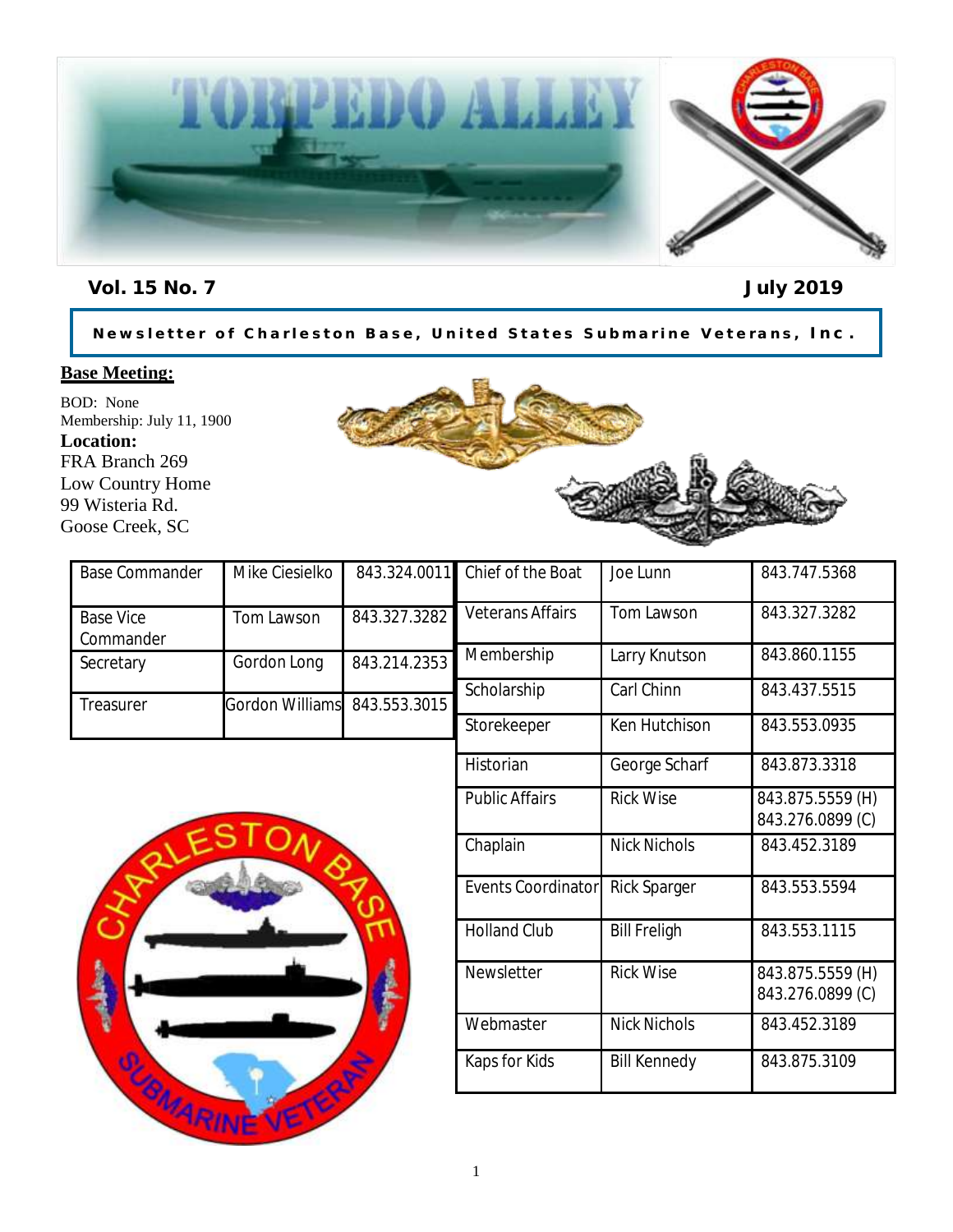# Submarines Lost During the Month of July

| <b>USS S-28 (SS 133)</b><br><b>USS ROBALO (SS 273)</b> | July 4, 1944 – Training Exercise<br>July 26, 1944 – $3^{\text{rd}}$ War patrol | <b>LOST WITH ALL HANDS 49 SOULS</b><br><b>LOST WITH 77 MEN; 4 DIED AS</b><br>POW'S; 81 SOULS |  |  |  |  |
|--------------------------------------------------------|--------------------------------------------------------------------------------|----------------------------------------------------------------------------------------------|--|--|--|--|
| <b>USS GRUNION (SS 216)</b>                            | July 30, 1942 – $1ST$ War patrol                                               | <b>LOST WITH ALL HANDS 70 SOULS</b>                                                          |  |  |  |  |
| <b>THREE Boats and 200 Men Lost</b>                    |                                                                                |                                                                                              |  |  |  |  |
| <b>Table of Contents</b>                               |                                                                                |                                                                                              |  |  |  |  |
| From the Editor                                        |                                                                                | 2                                                                                            |  |  |  |  |
| From USSVI National, Regional and District             |                                                                                | 3                                                                                            |  |  |  |  |
| <b>CNO Nominee Hearing</b>                             |                                                                                | 3                                                                                            |  |  |  |  |
| Senate Approves Budget Agreement                       |                                                                                |                                                                                              |  |  |  |  |
| New Admiral Osborne Scholarship Raffle                 |                                                                                |                                                                                              |  |  |  |  |
|                                                        | Here's how 3 million more people will get military shopping benefits           |                                                                                              |  |  |  |  |
| <b>First Cut of Steel</b>                              |                                                                                | 6                                                                                            |  |  |  |  |
| The Sinking of the USS Stickeleback                    |                                                                                |                                                                                              |  |  |  |  |
| <b>July Base Meeting Minutes</b>                       |                                                                                | 14                                                                                           |  |  |  |  |
| Advertisements                                         |                                                                                | 20                                                                                           |  |  |  |  |
|                                                        |                                                                                |                                                                                              |  |  |  |  |

#### **Upcoming Charleston Base Events**

Base BOD Meeting Thursday, Aug 1, 1800 FRA Branch 269 Goose Creek NPS Class 1903 Graduation Friday, Aug 2, 0900 Muster at NEX Parking Lot at 0800 Base Meeting Thursday, Aug 8, 1900 FRA Branch 269 Goose Creek Kap(SS)4Kid(SS) Tuesday, Aug 13 1000 McLoud's Hospital, Florence CPO Selectee Breakfast Wednesday, Aug 28 Cracker Barrel, N. Charleston SubVet CPO's

Information on all these events are on the base website www.ussvicb.org/events/index.html **Other Happenings of Interest**

# **From the Editor**

This month gave me a problem. As most of you may not know besides putting the newsletter together I also print and mail it to those members who do not have e-mails. Because of the weight of the paper I must limit the printed version to 25 pages or it will take another 1 oz. stamp. The minutes for an online National Board Meeting is available via a link on the Charleston Base Website but if I include it the newsletter will be 31 pages. Even if I remove the USS Stickleback story it would still be more than 25 pages so I did not include it. If you are interested and don't have access to a computer see if a friend can help you and go to the base website ussvicb.org and follow the link to the story. Make sure you have plenty of caffeine available!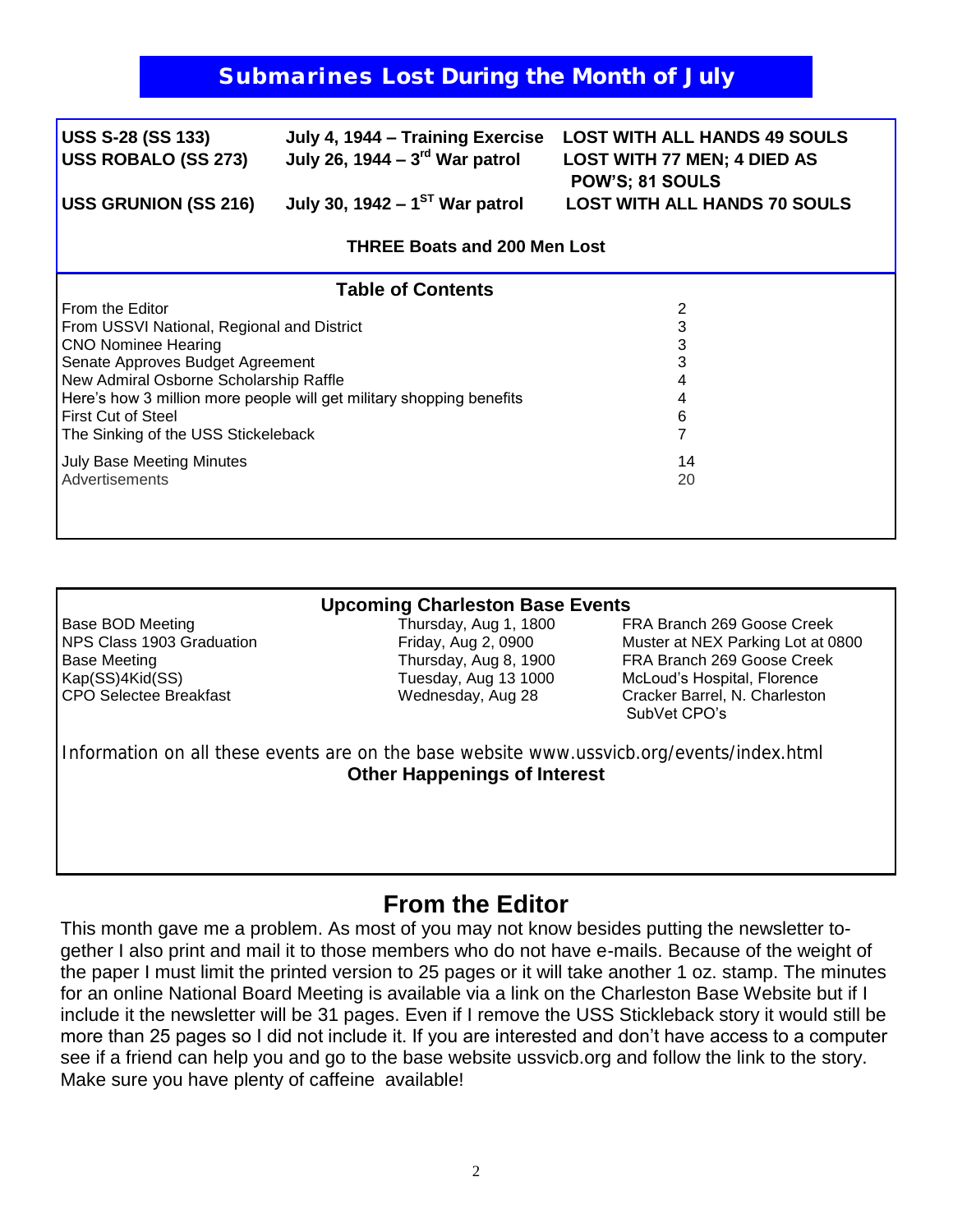# **From USSVI National**

#### **Normal message traffic from USSVI will be published on the Charleston Base Website www.ussvicb.org . If I see anything that should be brought to the notice of our non-computer members I will post it here.**

#### **Nothing to report**

# **CNO Nominee Hearing**

The Senate Armed Services Committee (SASC) held a hearing for Vice Adm. Mike Gilday to become the next Chief of Naval Operations (CNO). The position requires Senate approval. SASC Chairman, Senator Inhofe expressed his concerns over the Navy's ability to maintain the current navy fleet let alone grow it to 350 ships. Vice Adm. Gilday said military housing is a priority for the Navy because it impacts readiness and sailors cannot focus on the mission if he/she is worried about housing conditions for their family. Other topics included the constant delays and cost of the aircraft carrier *USS FORD*, threats from China and Russia, the arctic, and working with the Commandant of the Marine Corps. Gilday stated that his priorities include sustaining readiness and modernizing.

Vice Adm. Gilday is a graduate of the U.S. Naval Academy and holds Masters Degrees from the Harvard Kennedy School of Government and the National War College. He has served on teams that have been recognized with numerous awards and is the recipient of the Distinguished Service Medal, Defense Superior Service Medal (four awards), Legion of Merit (three awards), Bronze Star, Navy and Marine Corps Commendation Medal with Combat "V" and the Combat Action Ribbon. He is expected to be confirmed.

In related news, the SASC also approved (20-7) the nomination of Air Force Gen. John Hyten to be the second-highest ranking U.S. military officer (Vice Chairman, Joint Chiefs of Staff) amid a sexualassault allegation against him.

# **Senate Approves Budget Agreement**

As predicted in last week's *NewsBytes* the Senate passed (67-28) the two-year budget deal (H.R.3877) that in effect repeals the Budget Control Act spending caps, known as sequestration. The bill now goes to President Trump and he is expected to sign it into law. The FRA opposes sequestration because it poses a threat to national security and would substantially impact service member pay and benefits. These automatic cuts require that 50 percent come from Defense, even though Defense makes up only 16 percent of the entire federal budget.

The budget deal will clear the way for appropriations (spending) bills for FY2020 and FY2021. Specifically, the bill provides \$738 billion in Defense spending for FY2020. That is less than requested by the administration (\$750 billion) and more than the House Democrats wanted to spend (\$733 billion). In addition, the agreement suspends the debt ceiling for two-years. The suspension will allow the federal government to borrow and spend without having to worry about being limited by the debt ceiling.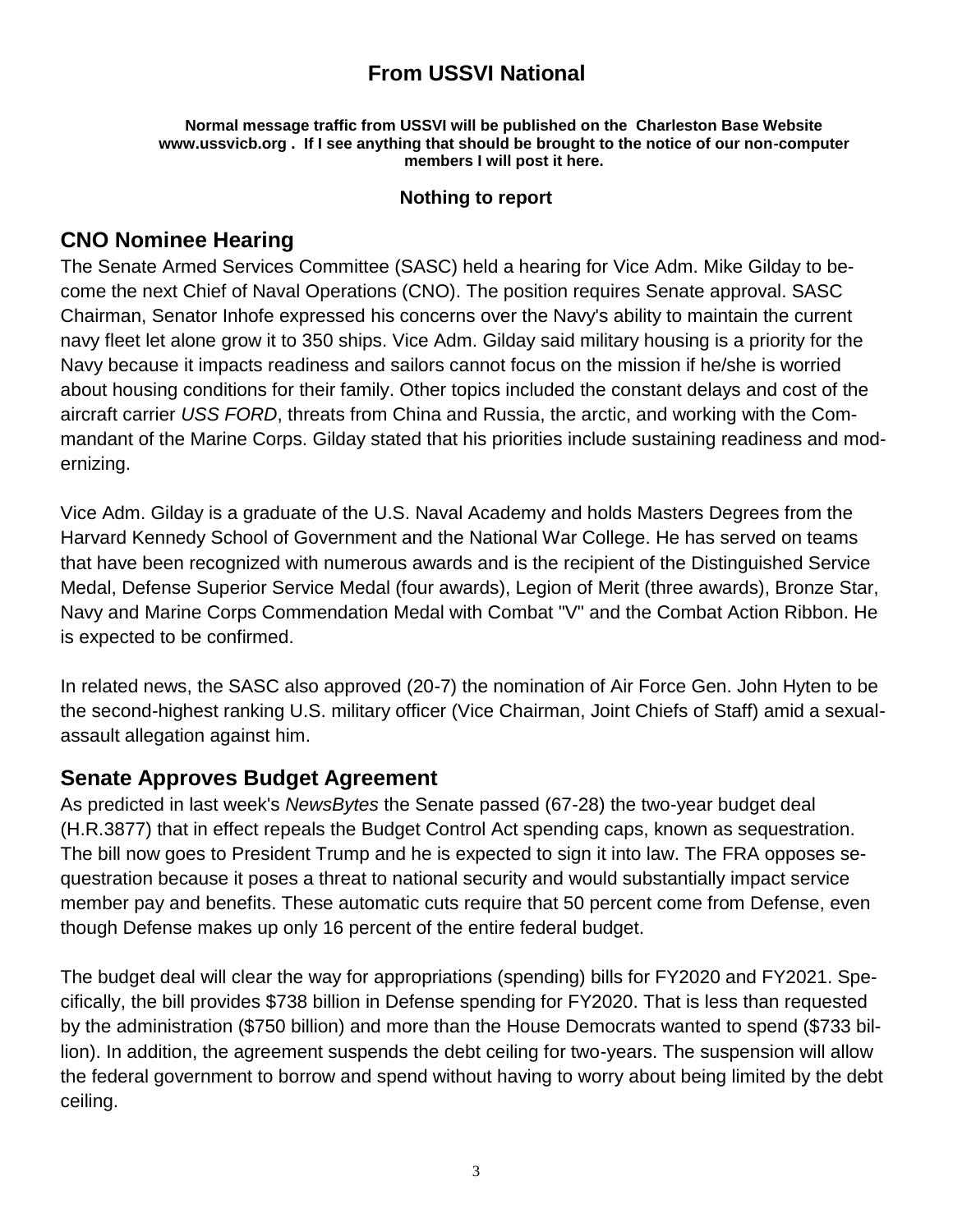# **New Admiral Osborn Scholarship Raffle**

The Base Scholarship Committee will be running a new raffle starting at the July meeting. Raffle will run for two meetings with the drawing to be held at the end of the August meeting.

The raffle will consist of the following gifts to the winning ticket:

One year gun range membership to ATP Gun Shop and Range One ATP Gun Shop and Range polo style shirt One ATP Gun Shop and Range long sleeve T-shirt One ATP Gun Shop and Range baseball cap One NEBO "The Lucy" 8 LED Flashlight One container Tannerite explosive target



Raffle is open to everyone; members and non-members. Ask your friends and neighbors! Winning ticket will be drawn at the end of the regular August meeting. If you will not be at the August meeting be sure to write your name and/or phone number on the back of the ticket that goes in the jar! See Rick Sparger, Marty or Carl. Ticket cost is \$1 each or 6 for \$5. Go ahead and buy a dozen or so and support the Admiral James B. Osborn Memorial Scholarship!

If you are not a shooter, you can still support the scholarship fund by buying tickets. If you win, donate back to the fund, give to a shipmate or sell on your own. It's a winwin for you and the scholarship fund!

# **Here's how 3 million more people will get military shopping benefits**

As about 3 million more people will soon be eligible to shop at military stores, officials are working to make sure these new customers will have access to bases, and that the shelves will be stocked.

Starting Jan. 1, all service-connected disabled veterans, Purple Heart recipients, former prisoners of war and primary veteran caregivers will be eligible to shop at commissaries and exchanges, and officials from three federal agencies are preparing the way.

The newly eligible customers will also be able to use certain morale, welfare and recreation activities.

It's the largest patronage expansion in more than 60 years, said Virginia Penrod, principal deputy assistant secretary of defense for manpower and reserve affairs, who spoke at a recent meeting of the American Logistics Association.

The departments of Defense, Veterans Affairs, and Homeland Security have been planning for the expansion for more than six months, with four teams totaling about 70 people. Among other things, they've decided how the new customers will get access to military installations and to the stores; assessed the impact on the stores, and have been making plans to ensure enough products get to the shelves in the right assortment.

The fiscal 2019 National Defense Authorization Act expanded the pool of eligible shoppers. Because the expansion also applies to Coast Guard facilities, the Department of Homeland Security has been

shortly after her arrival in the war zone, and her mission was converted to a rescue expedition: The Stickleback picked up 19 survivors of a torpedoed Japanese freighter from a couple of makeshift rafts at sea.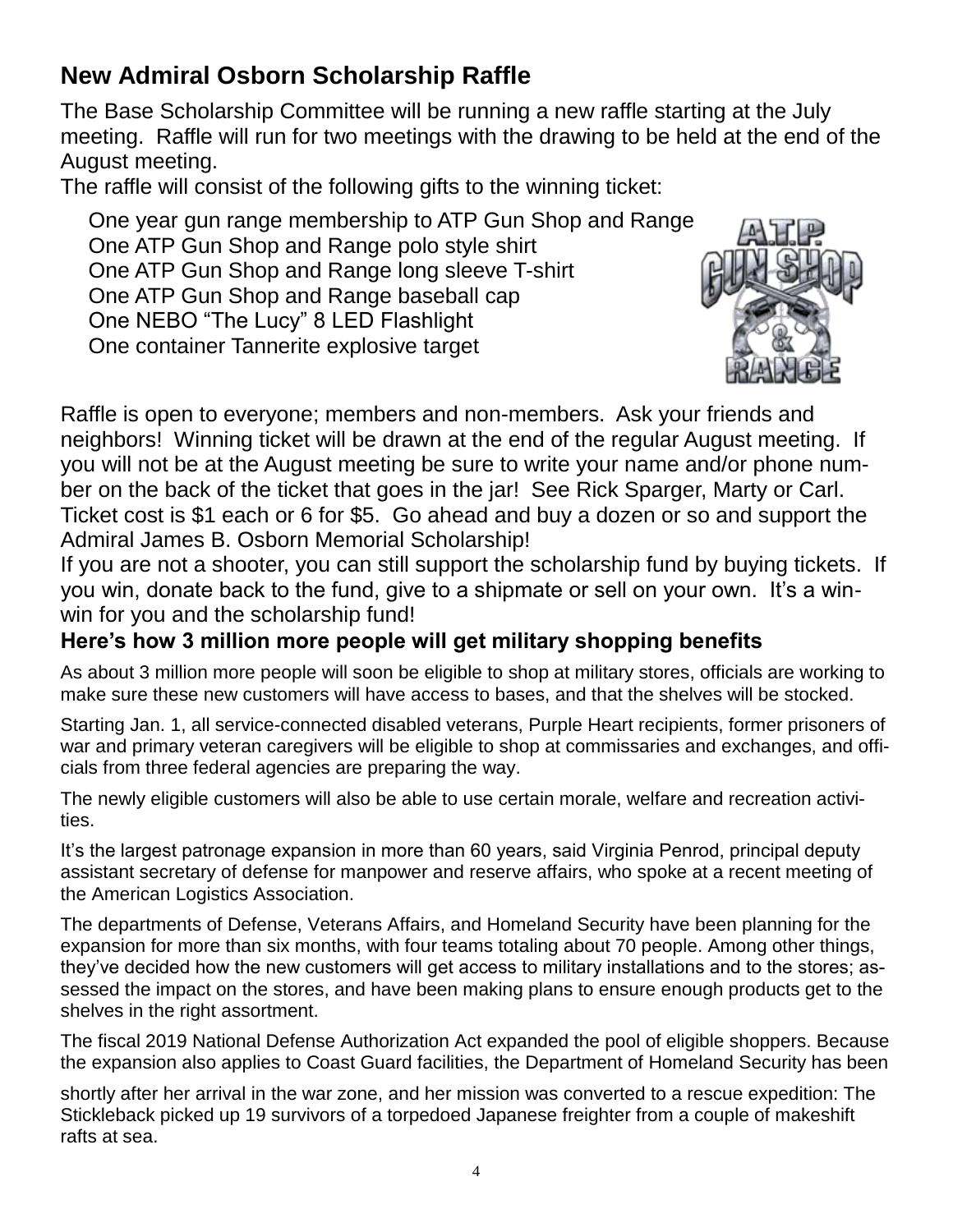involved.

The law also included Medal of Honor recipients, but they already had shopping privileges. Previously, veterans with 100 percent service-connected disabilities were able to shop; now all with service-connected disabilities can shop. The benefit extends to MWR programs that are "revenuegenerating facilities," according to the law.

The expansion is about a 50 percent increase in customers. Currently, about 6 million total households are eligible for the benefit; this adds 3 million, said Justin Hall, director of the DoD office of MWR and Resale Policy. "That's a huge lift across the entire system." he said.

Officials have been mapping out the areas, using VA statistics, where there may be more of an impact on the stores. The impact assessments generally show there will be a low to moderate impact on military stores overall, said Penrod. But she called on representatives of industry for their help to make sure the supply chain "remains responsive to the increased sales volume to ensure no out of stock situations occur" at stores in states with high populations of disabled veterans and in states with higher cost of living.

States with a higher population density of disabled veterans are Florida, Texas and California, said Barry Patrick, in the DoD office of resale policy. High cost areas were identified as Hawaii; Alaska, California; the Washington metropolitan area; New York; New Jersey and Washington state, he said.

These new shoppers generally don't have access to military bases. Officials have decided the best form of identification for these groups:

 Disabled and other eligible veterans: For access into the installation, and for access to the stores, they'll use the veterans health ID card, Patrick said. Officials are working to enable technology at the front gate to scan those veteran cards, and will start scanning the cards in October, he said. Commissary officials are working on adjusting their technology to enable systems to read the veterans health ID card.

 Caregivers: The process will be different, initially, Patrick said, since they're not directly affiliated with DoD or VA other than through their annual appointment to be a caregiver. The benefit applies to the primary caregiver of wounded/injured veterans who are registered in the Department of Veterans Affairs caregiver program. Beginning in October, the VA will post a memo to VA.gov for caregivers, to be used for access at the front gate, along with driver's license or other authorized form of ID. The VA process will later transition to a caregiver-type ID card, which will have scanning swipe capability, he said.

Currently there are about 30,000 VA caregivers who will qualify for this benefit, but over the next several years the number could potentially grow to about 250,000, Patrick noted.

#### Credit card fee

These new customers will pay a fee for using a credit card at commissaries, except for the military resale system's Military Star card. The amount of the fee has not yet been determined. By law, this expansion can't include extra costs associated with using credit cards in commissaries; the cost must be passed on to the customer. Except for the Military Star card, credit card companies charge transaction fees to retailers when customers use their credit cards.

There will be a flag built into the system at commissaries so that when the card is swiped the fee will be charged.

The fee applies only to new patrons using credit cards in commissaries, not to Medal of Honor recipients or others who were previously authorized to shop. New customers can avoid the fees by paying by cash, check or using the Military Star card. It only applies at the commissary, which is funded primarily by taxpayer dollars.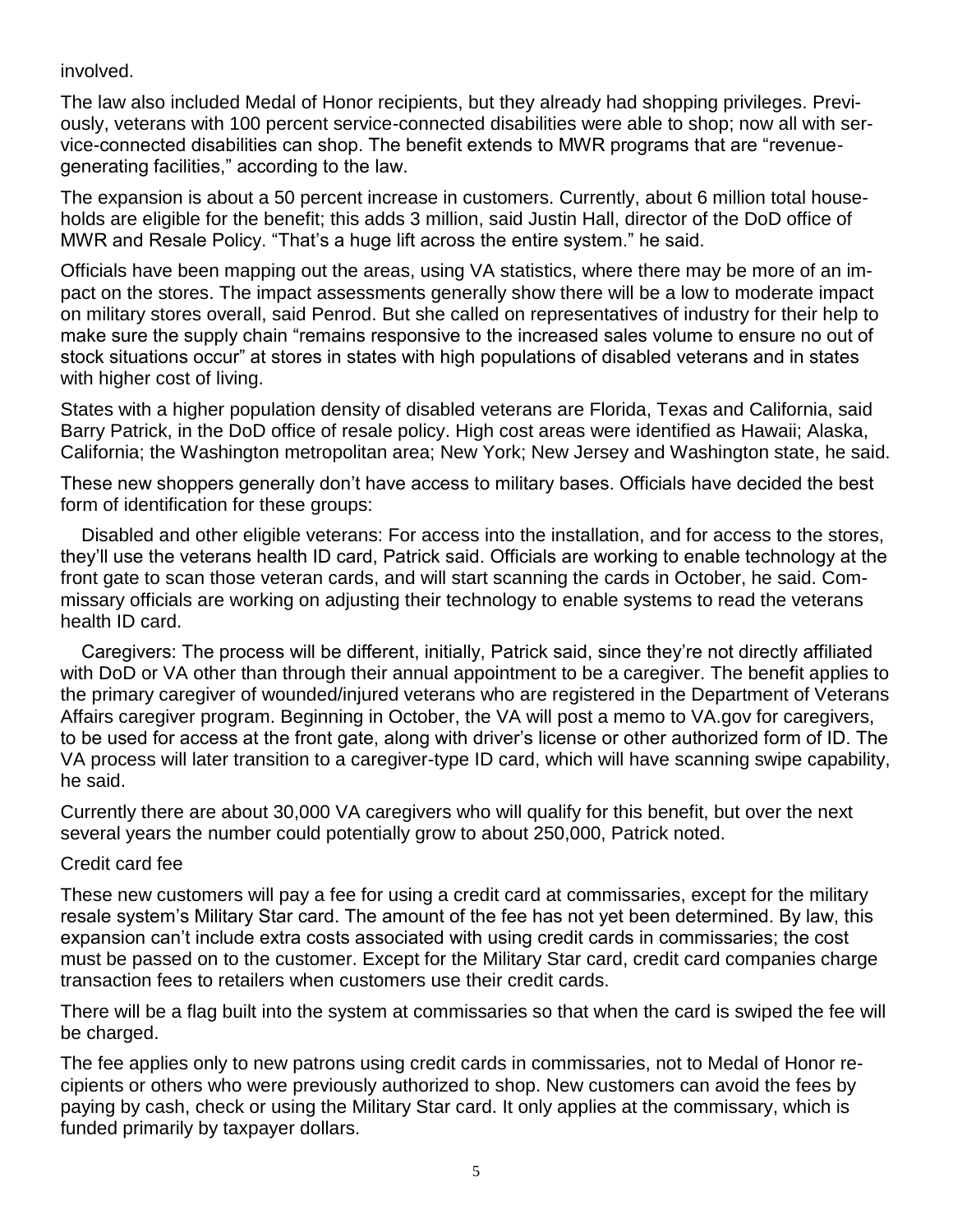The DoD resale community has been working together to estimate the number of likely shoppers by location, and the merchandise categories that will interest those shoppers. For example, the Army and Air Force Exchange Service will be adjusting its inventory by location, said Chris Ward, spokesman for AAFES. "Extending the brick-and-mortar military exchange benefit to all disabled veterans is not expected to require material investments in facilities or technology," he said.

Patrick said officials will launch an information campaign to get out the word about the new benefit to the new customers, but also to installation officials.

# **'First-cut-of-steel' begins new era in nuclear weapons, submarine warfare**

By , Kris Osborn Published June 25, 2019

Almost nobody knows where they are at any given time, yet nuclear-armed ballistic missile submarines quietly patrol dark domains of the undersea realm in strategically vital waters around the globe, bringing the prospect of unprecedented destruction upon potential enemies -- all as a way to keep the peace.

It would not be an exaggeration to call the first "cut of steel" for the lead ship in a class of new nuclear-armed Columbia-class ballistic missile submarines a historic occasion, as the boat is intended to usher in a new era in firepower-reliant strategic deterrence.

A "cut-of-steel" for advanced construction of the first boat took place at Newport News Shipbuilding June 17 -- three weeks early -- marking the formal beginning of a long and carefully labored process of building the most technically advanced ballistic missile submarine ever to exist.

The submarine's mission is clear: ensure total destruction against anyone launching a first-strike nuclear attack upon the US.

"We have to have that first boat out on patrol no later than October 2030. I can tell you today, we are planning to beat that," Capt. John Rucker, Columbia-class program manager, said at the Navy League's Sea Air Space symposium in May.

Using first-of-its-kind digital modeling techniques, and advanced training, the Navy has been making rapid progress staying ahead of the original construction schedule. The ship specs are 100-percent complete, the arrangements are 97.5 percent complete and the ship disclosures are already 43 percent complete.

The Ohio-class ballistic-missile submarine USS Rhode Island Gold crew returns to homeport at Naval Submarine Base Kings Bay, Georgia. (U.S. Navy photo by Mass Communication Specialist 2nd Class Bryan Tomforde)

"The lead ship Virginia had about one percent of the ship done in advanced construction. We are doing 11-percent of advanced construction to get ahead of the curve. We are trying to de-risk this program to get ahead," Rucker explained.

Early delivery could bring a number of needed advantages. Given the pace of retirement of the existing Ohio-class, there will likely be a submarine deficit in coming years. Faster arrival of Columbia's will not only increase deterrence-oriented firepower and mission scope but also bring unprecedented levels of quieting technology due to its X-shaped stern and electric drive propulsion. Furthermore, it takes no imagination to recognize that the nuclear-threat environment is rapidly becoming more serious for the US as it seeks to potentially add new, low-yield submarine-launched nuclear weapons and somehow counter Russia's more threatening "escalate to de-escalate" posture.

Huntington Ingalls Industries' Newport News Shipbuilding described the first cut this way…"With the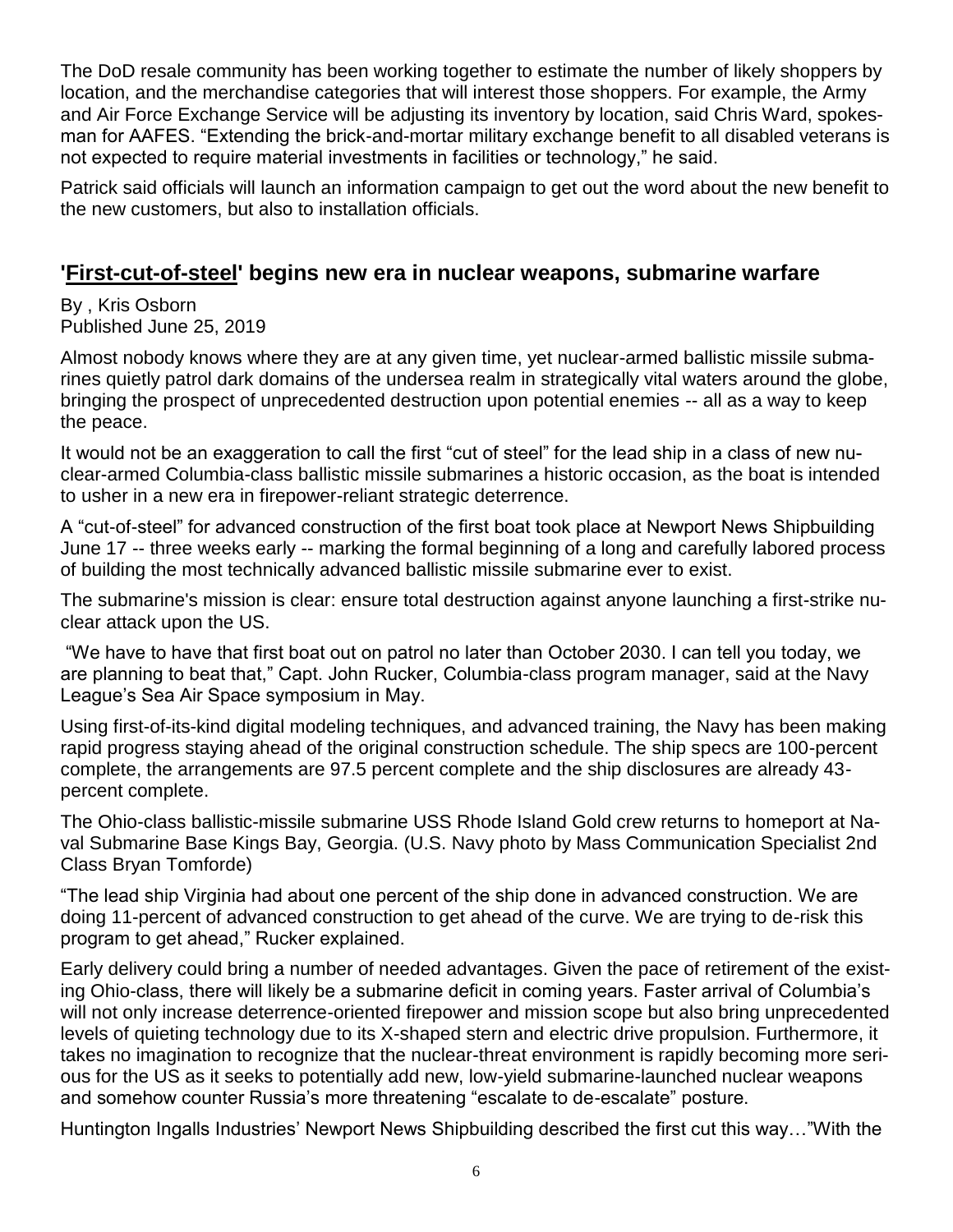press of a button, a plasma-burning machine cut the first steel plate that will be used to build the lead ballistic missile submarine."

Research, prototyping, science and technology work and initial missile tube construction on Columbia-class submarines have been underway for several years. One key exercise, called tube-and-hull forging, involves building four-packs of missile tubes to assess welding and construction methods. These structures are intended to load into the boat's modules as construction advances. Rucker said that the Navy recently awarded a new missile-tube construction deal in April. The Columbiaclass will have 16 launch tubes rather than the 24 tubes currently on Ohio boats, yet the Columbias will be about 2-tons larger, according to Navy information.

Rucker also pointed to what service developers refer to as a modular construction technique designed to establish the technical infrastructure needed to keep upgrading the ship as new systems arrive.

"We put in different valves so you can do isolations for hydraulics to make it more sustainable. We sat with the operators and maintainers at the refit facilities and the training facilities."

Using the same nuclear missiles with the Columbia that is currently used in the existing Ohio-class is also helping to expedite development.

The Trident II D5s have both been maintained and upgraded in recent years, a scenario which makes it possible for the Navy to literally integrate the exact same weapons system into the Columbia-class as is now arming the existing Ohio-class.

"Maintaining that commonality reduces risk and helps maintain the schedule," Rucker said.

The Navy plans to have 12 Columbia's built by 2042, carrying 70-percent of US strategic nuclear warheads.

"The most survivable leg of the strategic deterrent is … the submarine," Rucker said. "….so just sit back and think about that."

# **The Sinking of the USS Stickleback**

By Charles G. Hood, MD

The seas were rough off the coast of Oahu that fateful day. It was Thursday, 29 May 1958, and the USS Stickleback (SS-415), a \$10-million converted snorkel submarine, was participating in antisubmarine warfare (ASW) exercises in a stiff wind about 19 miles southwest of Pearl Harbor in ocean waters about 9,000 feet deep. Captain Quinley R. ("Dutch") Schulz was in the conning tower supervising the activities. Schulz, a native of Racine, Wisconsin, and a 1945 graduate of the U.S. Naval Academy, was joined on board by seven other officers and 74 enlisted men.

The Stickleback was enjoying a renaissance of sorts. Originally launched on New Year's Day in 1945 at Mare Island, she was a Balao-class diesel-electric submarine measuring 311 feet in length. The Stickleback had a top speed of about 20 knots surfaced. She carried a crew of approximately 10 officers and 70 enlisted men. From forward to aft, there were eight compartments (plus the conning tower) separated by bulkheads and watertight doors: Forward Torpedo Room, Forward Battery, Control Room, After Battery, Forward Engine Room, After Engine Room, Maneuvering, and the After Torpedo Room.

Assigned to Pearl Harbor, the Stickleback left on her first war patrol in late July, arriving at Guam on 02 August 1945. She then departed for the Sea of Japan, but by the time she arrived, the two atomic bombs Little Boy and Fat Man had already been dropped on Hiroshima and Nagasaki, respectively. As a result, maritime hostilities had essentially ended. In fact, the cease-fire order was passed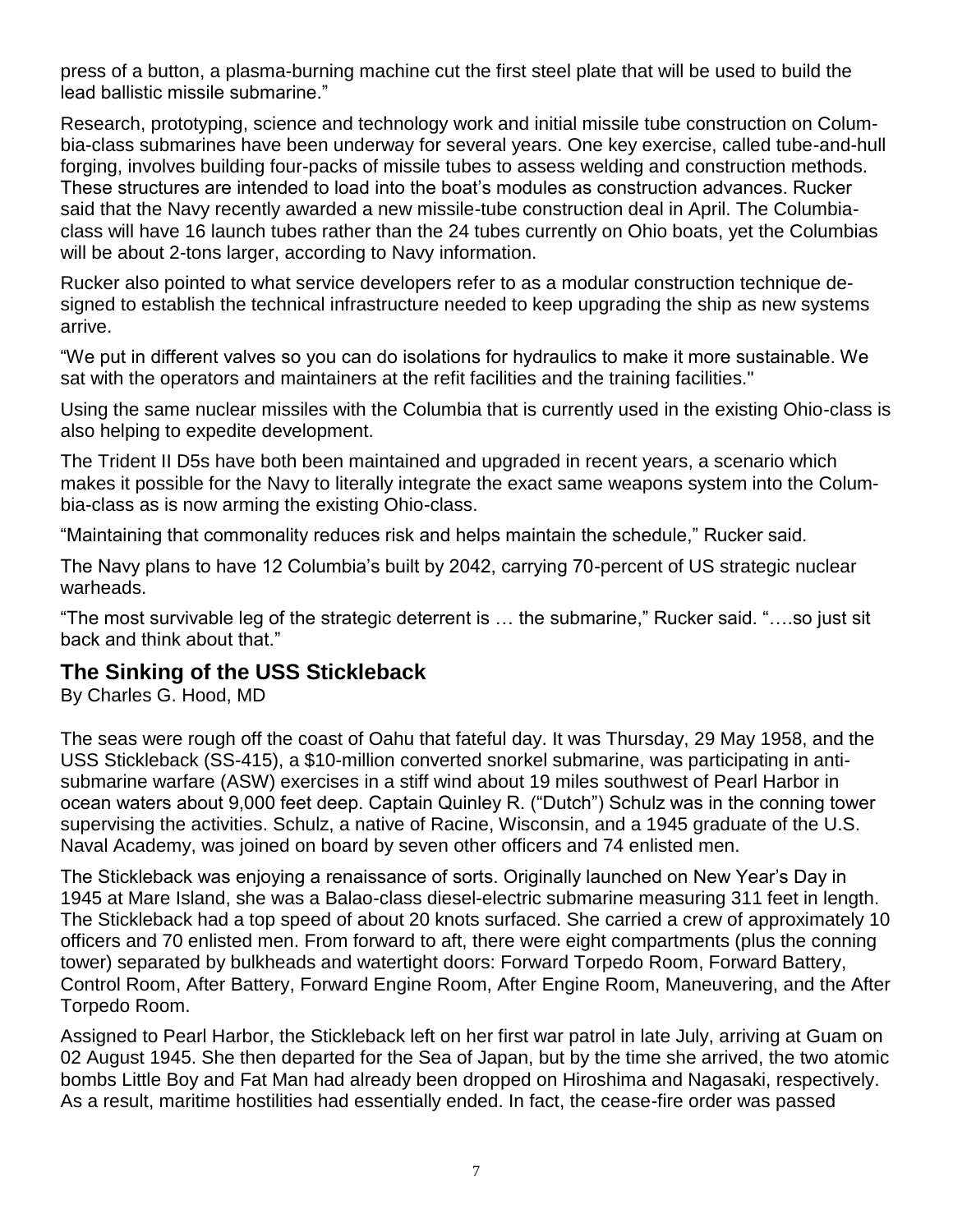After the official conclusion of the war, the Navy decommissioned the Stickleback in June 1946. Her mothballing proved short-lived, however, as she found new life in September of that year. Recommissioned as a training ship, she became attached to the Navy base at San Diego for six years, until she was brought back to the Mare Island Naval Shipyard in November 1952 for conversion to a "snorkel type" (GUPPY IIA) submarine. The Stickleback briefly supported U.S. operations along the Korean Peninsula in 1954 before returning to her eventual home at Pearl Harbor as a member of Submarine Squadron 11.

As the Cold War hostilities between the U.S. and the U.S.S.R. escalated in the 1950s, the Stickleback was a key participant in the Pentagon strategy of developing new defensive and offensive submarine tactics. The German U-boats confiscated during World War II contained many innovations that the Navy brass were eager to incorporate into the U.S. fleet. Because the Soviets were independently dedicating tremendous resources to technological advances in submarine operations at the same time, the importance of cutting-edge ASW was undeniable.

On the morning of 28 May 1958, the Stickleback set sail from Pearl Harbor for routine ASW exercises along with the USS Silverstein (DE-534), a destroyer escort that had also seen some limited World War II action. The Stickleback had just completed a \$1 million overhaul as part of the standard 30-month cycle. The Silverstein had recently attracted some unwanted press a week earlier, after five crewmen were injured (one critically) when some impulse charges exploded prematurely while the ship was docked at Pearl Harbor. A torpedo retriever also accompanied the two ships, in order to track, recover and recycle the spent torpedoes used during the training exercises at sea. The ASW activities commenced that afternoon and continued uneventfully until the following day. That's when something went terribly wrong.

Seated on his customary stool at the rear of the conning tower, Commander Schulz had just ordered the Stickleback to conduct a simulated torpedo run upon the Silverstein from periscope depth about 60 feet. It was around 1330 hours local time. Meanwhile, the commander of the Silverstein, Charles S. Swift, stood on the bridge of his destroyer escort surveying the open seas before him. Swift noticed how roiled the ocean surfaced appeared; the wind was whipping up some serious wave action. The Silverstein was traveling at 17 knots. The two ships were less than a quarter mile from one another at that moment.

After the torpedo run was completed, the Diving Officer of the Watch (DOOW) stationed forward in the Control Room called for the Stickleback to begin a defensive dive. Such a maneuver represented a routine response during ASW training to thwart the expected counterattack from the destroyer escort. The planesmen executed the command. The OOD ordered the helmsman to ring up flank (maximum) speed on the maneuvering bell. Back in Maneuvering, the electrician's mate responded to the call for increased speed by turning a rheostat on the panel before him. Unfortunately, he turned the knob in the wrong direction, which resulted in a power surge that overloaded capacity. The circuit breakers tripped, cutting off all power to the submarine while it was at a depth of approximately 200 feet. The Stickleback was already in a 20-degree down angle, and the power failure certainly did nothing to prevent her from continuing to dive deeper and deeper.

The OOD called for auxiliary power. It failed. He then called for manual operation of the diving planes to stop the descent. Unfortunately, that procedure was slow and arduous, and the boat kept going downward. Meanwhile, the crew hurriedly worked to reset the breakers, but they tripped once again. One survivor of the incident said much later that the boat went down as much as 700-800 feet before the power was finally restored. At that depth, the DOOW had a split-second decision to make. As he recalled later during the official inquiry, the extraordinary circumstances required that he

choose between breaking one of the two cardinal submarine rules:

1. Never exceed the test depth.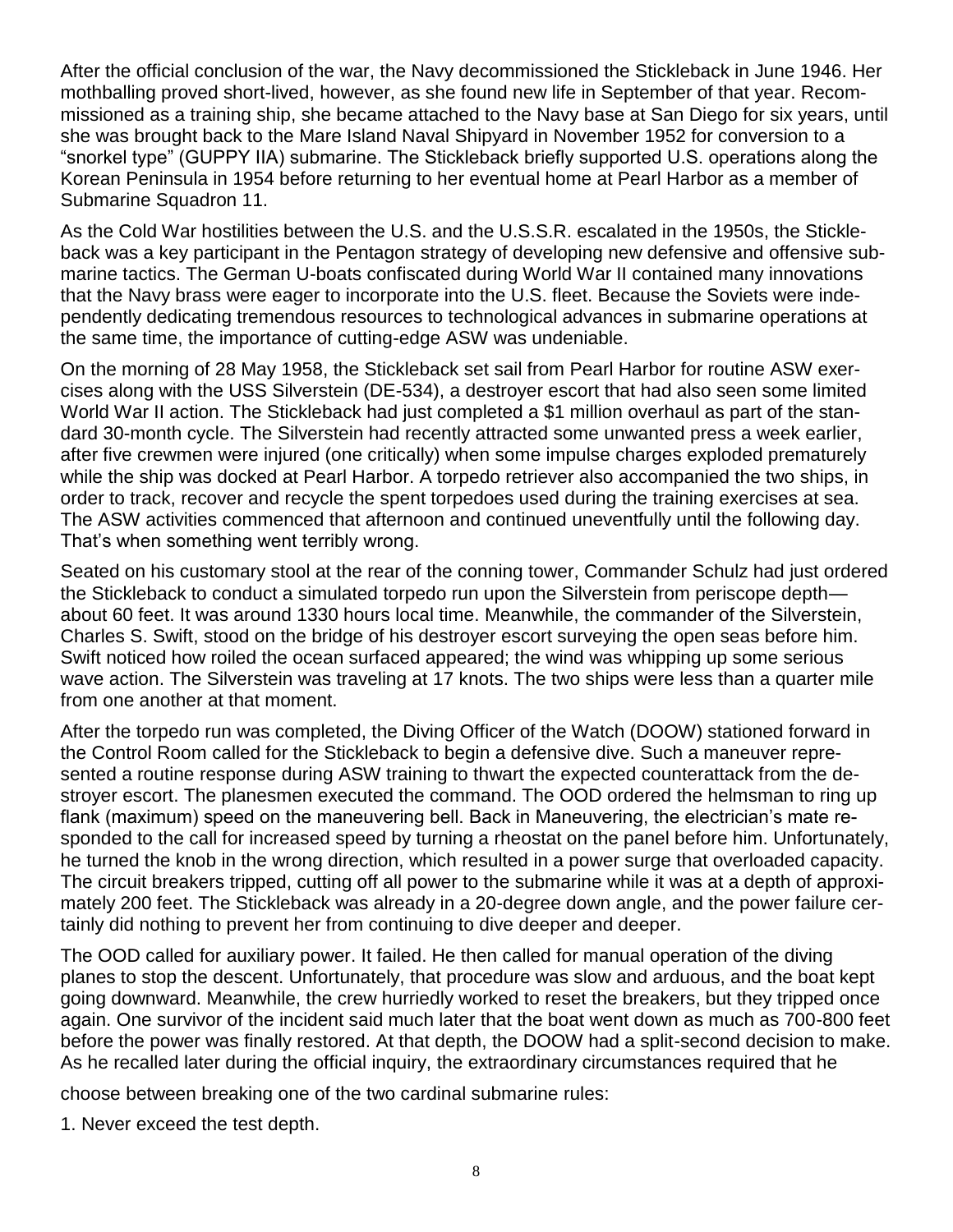2. Never allow the submarine to unintentionally broach (reveal itself above the surface).

He decided to break rule #2, giving the order to surface as electrical power was again available. The Stickleback blew ballast and reversed the angles on her diving planes, returning quickly toward the surface at a 30-degree angle. In fact, the angle of ascent was so steep that the CO ordered, "All Hands Forward!" over the 1-MC. The idea was to help level out the submarine by moving as much weight as possible to the bow.

Commander Schulz knew that the nearby destroyer escort was not anticipating the emergency blow, so he attempted to initiate the necessary steps to warn the Silverstein of his submarine's impending arrival at the surface. He ordered the Quartermaster to push the collision button three times. However, the alert system had not regained sufficient power for some reason, so the warning horn was only barely audible. Schulz also called down to the After Torpedo Room to order a red signal flare to be fired out of the water; this would certainly alert the Silverstein that the submarine was surfacing unexpectedly. Again, Murphy's Law prevailed, because the CO's order could not be heard by the Torpedoman—he had followed the previous order of "All Hands Forward" and was no longer in the Torpedo Room to respond to the order. As a result of these miscues, the collision alarm wasn't heard, and the flare was never fired. The abrupt surfacing of the Stickleback would therefore come as a total surprise to the Silverstein.

Everyone held on as the Stickleback broke the ocean surface with a gigantic splash. The bow emerged a great distance out of the water and, with the crew packed up front, the submarine leveled out on the water quickly. But as fate would have it, the submarine had broached directly into the path of her companion destroyer escort.

From the bridge, Commander Swift of the Silverstein was stunned to witness the submarine suddenly pop up right in front of him, its bow pointing to his left. The Stickleback was 200 yards dead ahead at a nearly 90-degree angle on the bow. Even though Swift already knew what was about to happen, he acted quickly. "All back full!" "Hard left rudder!" Neither measure had enough time to matter, though. A ship traveling at 17 knots covers almost 600 yards in a minute, meaning that collision was inevitable in a matter of seconds.

In the conning tower of the Stickleback, the Captain was stunned to see the approaching escort more than fill the field of view of his periscope. He first called for General Quarters, but then realizing that there was insufficient time, he bellowed, "Brace for impact!" A few seconds later, the bow of the destroyer escort struck the port side of the submarine just forward of the sail. The hull of the Stickleback sustained a vertical gash at the forward bulkhead of the Control Room, creating an open pathway for seawater to rush into two adjacent compartments: the Control Room and the Forward Battery. The men on board the Stickleback felt the monumental shock from the direct blow, which produced a very steep roll to starboard. Everyone was knocked to the deck. The impact also lifted the submarine out of the water momentarily; the Stickleback then clung to the escort bow as she dropped back down into the water, impaled by the destroyer.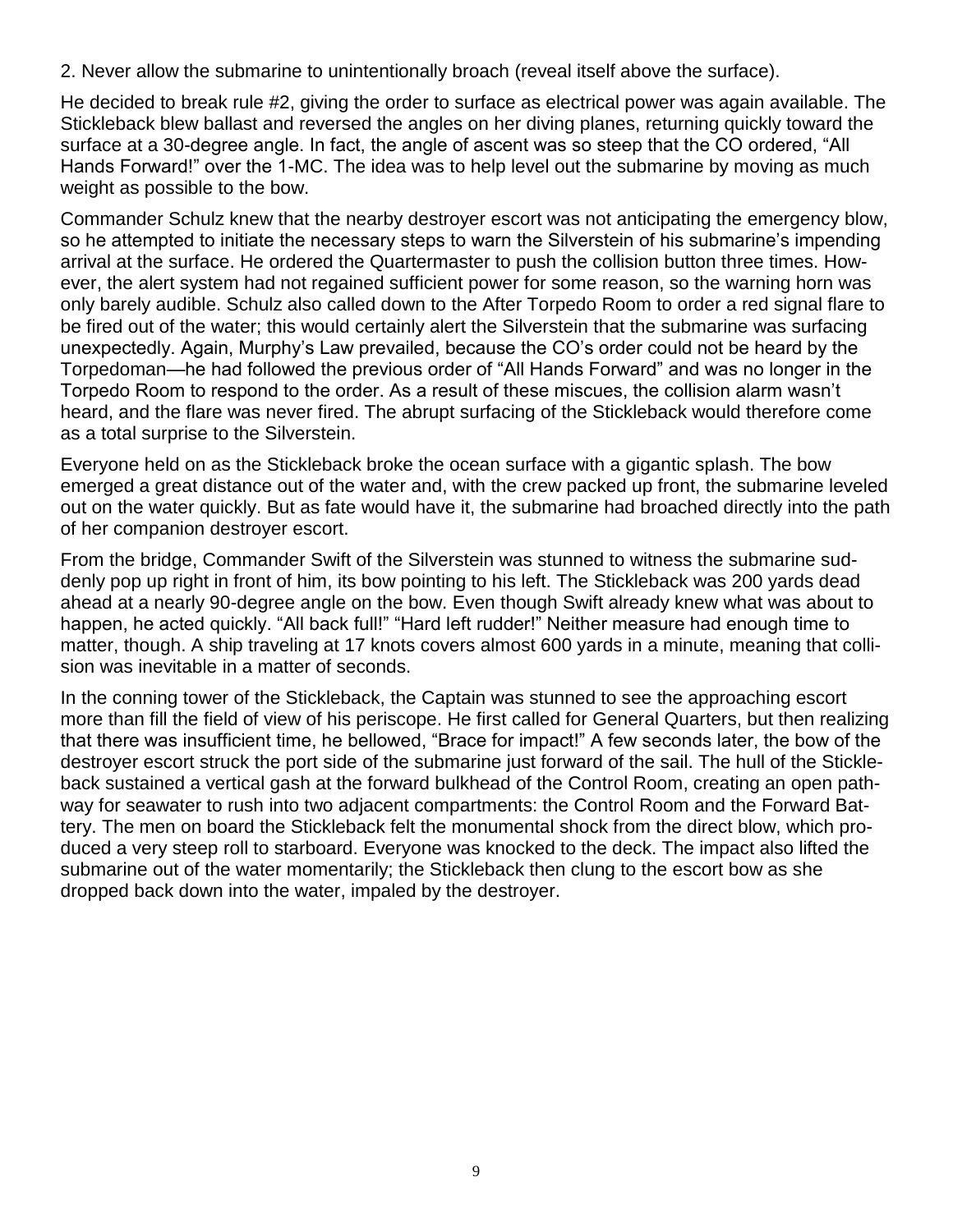

Inside the Control Room, which bore the brunt of the initial water intrusion, key personnel responded nearly reflexively to the sudden crisis. The crew acted promptly to sequester the flooding by closing and dogging the water-tight doors on the bulkhead between the Control Room and the two adjacent rooms, the Forward Battery and After Battery. (Note: Had there been enough time to go to General Quarters, all bulkhead watertight doors would have been preemptively closed and dogged throughout the submarine.) While these measures helped to mitigate the flooding, water continued to pour into the affected compartments and drain down to the bilge. Meanwhile, a small fire had erupted in the Forward Torpedo Room, and additional water was used there during attempts to extinguish it. The Stickleback was thankfully on the surface, but it was taking on a large volume of water very quickly.

Survivors of the ordeal recalled how Captain Schulz maintained his typically calm demeanor even as the submarine was flooding rapidly. Remaining on the surface, opening the hatches and getting personnel topside were critical priorities. Fire kills quickly for several reasons aboard a submarine: intense heat, electrical damage, smoke inhalation, and oxygen deprivation represent the main offenders. The wrath of fire and flood—the two events that submariners fear the most—had stricken the Stickleback nearly simultaneously.

Surprisingly, the Stickleback still had power after the collision. The CO gathered status reports and relied on his years of experience at that moment to decide what to do next. The fire was been successfully extinguished in less than two minutes, but otherwise the news wasn't good. The Forward Torpedo Room was completely flooded, and the men stationed there had been forced to vacate their stations. Since the Forward Torpedo Room wasn't directly rammed by the destroyer, one could con-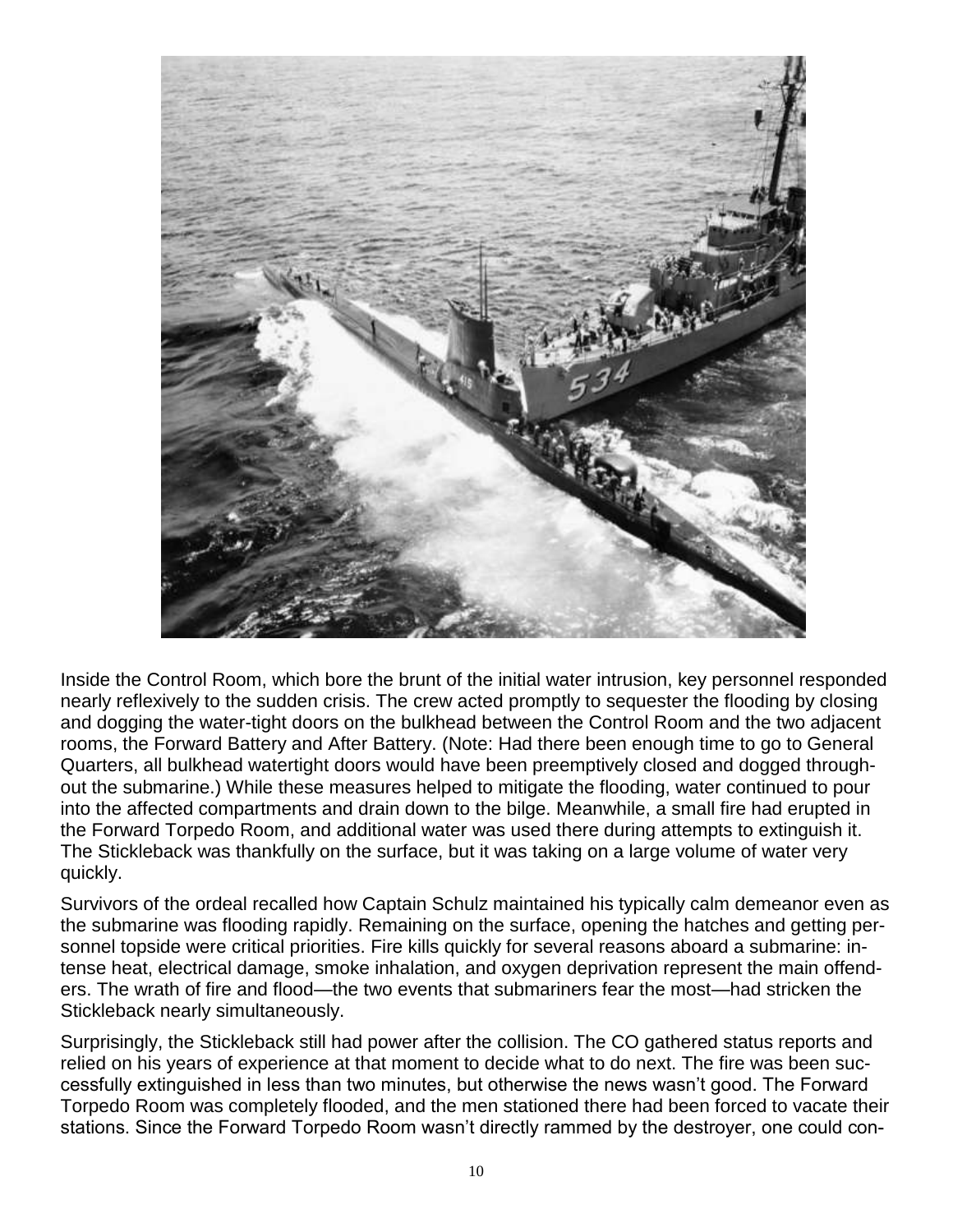clude that water had either entered that compartment from an open door to the adjacent Forward Battery or the result of the attempts to combat the fire there.

In the Control Room, Commander Schulz watched the water rise above his waist. No more than five minutes had elapsed since the collision by that point, but Schulz was certainly growing very uneasy about his ship's prospects for survival. The Chief of the Boat oversaw the distribution of lifejackets as the men were herded to the aft, away from the smoke and flooding in the forward compartments.

Schulz gave the order to Abandon Ship as the hatch in the After Torpedo Room was opened. All expendable personnel scrambled topside to safety and regrouped above on the weather deck. The men in the Conn, Sonar and Radio escaped separately through the conning tower with great difficulty. The water level had risen above their shoulders by then, and the lower hatch was dogged with considerable effort after the last man was safely out. Apart from the progressive flooding, the exit from the damaged submarine was very timely: in the inundated Forward Battery, the seawater began to permeate the individual cells, causing the release of deadly chlorine gas. The continued occupancy of the crippled submarine was becoming very unsafe.

A May Day call had gone out from both ships immediately after the collision, prompting the rapid deployment of multiple rescue boats and aircraft from Pearl Harbor. As fate would have it, a Navy helicopter was already conducting training drills nearby. The bird happened to have an official photographer on board: Robert Ahlgren of Billings, Montana. Hearing the distress call, the pilot flew over to the scene, and Ahlgren began snapping photographs of the incident, several of which are included in the picture gallery accompanying this essay.

The Silverstein had knifed the submarine at nearly a right angle, her bow initially stuck in the gash. CO Swift of the Silverstein intentionally maintained his position there. There was no immediate attempt to separate the two ships because withdrawal of the bow of the destroyer from the hole it had created would only accelerate the flooding. However, a few minutes later, heavy sea action caused the disengagement of the Silverstein from the Stickleback. The destroyer then pulled up alongside and tied to the submarine, which was nearly identical in length. Robert Ahlgren chronicled these events with his camera from his aerial perspective aboard the helo, producing some truly amazing photographs for the historical record. It must have been a surreal sight to witness these events unfold from above.

Meanwhile, the shaken crewmen of the Silverstein were also reacting to the collision. No one had been seriously injured, and the destroyer remained entirely seaworthy. The submarine had clearly absorbed the lion's share of the impact. Except for one distraught sailor aboard the Stickleback who became so agitated that he dove into the sea from the submarine deck—much to the consternation of the others who watched another submarine approach to pick him up—there was no general sense of panic on either ship. Indeed, the exodus of men on the gradually sinking submarine had occurred in extraordinarily calm fashion. Gathered topside, they all stood in shock, awaiting the next move. Even though no one could see the extent of the damage, the men all knew that the Stickleback was slowly filling up with seawater—one compartment after another—as the freeboard continued to diminish over the course of the afternoon.

This inexorable slow sinking process took place despite valiant efforts to save the Stickleback. One of the first rescue boats dispatched from Pearl Harbor to arrive was the USS Greenlet (ASR-10). The Greenlet pulled alongside the starboard side of the disabled submarine, whereupon the rescue crew attempted to deploy external salvage air fittings in order to augment the Stickleback's ballast. The submarine had been designed for this contingency with special fittings for injecting pressurized air into all ballast tanks and interior compartments. For certain damage situations—where flooding was limited and the negative buoyancy caused by the excess water was not excessive—this approach offered a reasonable chance for salvage. Other members of the rescue team began placing gasoline -powered portable pumps down the reopened hatches to attempt to drain the excess water.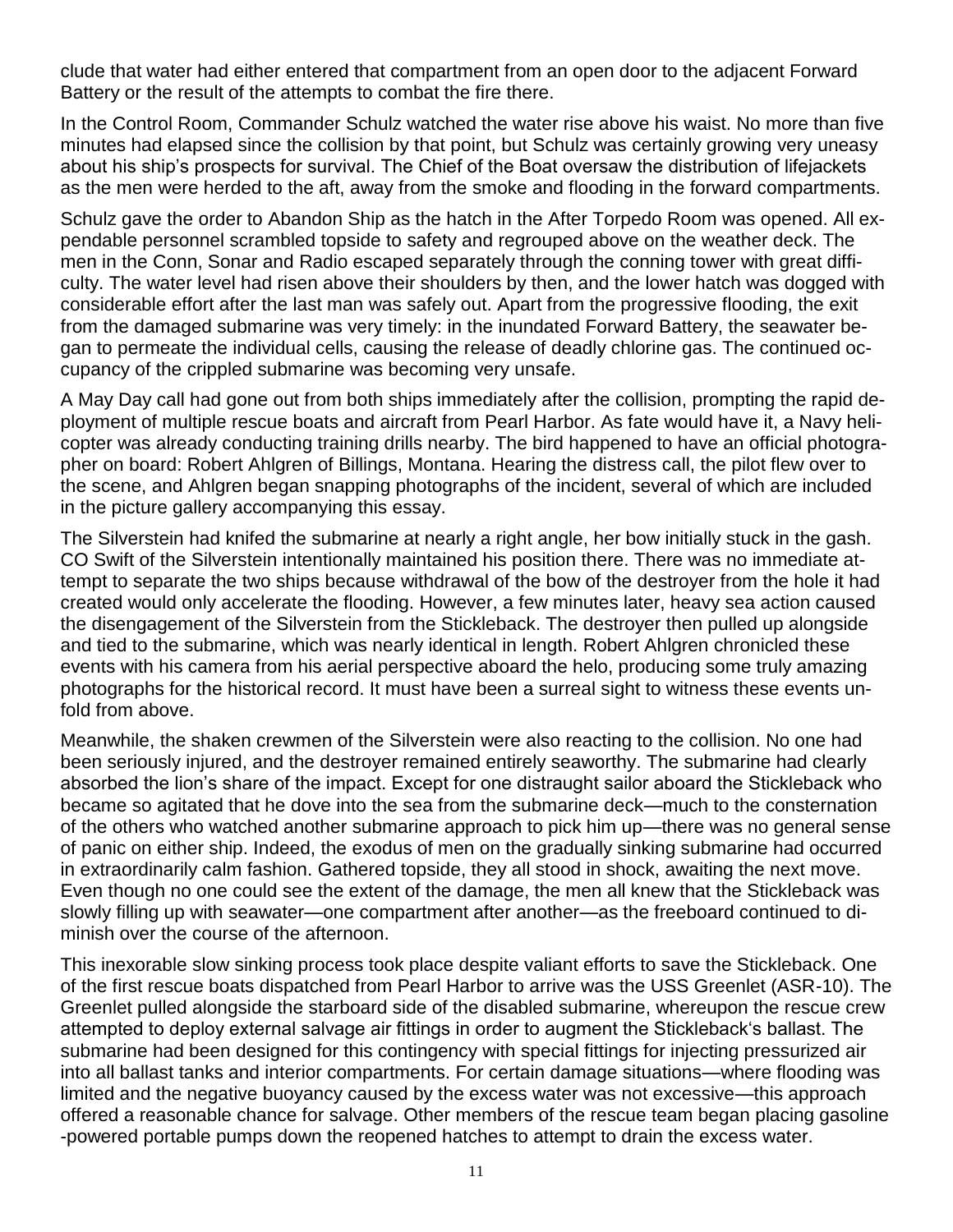In order to determine if these efforts were worthwhile, the team needed to ascertain the full extent of invisible damage below the water surface. If the hull damage was too extensive, allowing seawater to rush in unencumbered, then no amount of pumping or external ballasting was going to save the Stickleback. A Navy scuba diver from the Greenlet was sent down below to make a direct visual assessment of the damage. The intrepid diver came back a few minutes later and reported an extensive hull breach; the gaping wound was so large that he could actually see the wardroom curtains dangling into the water. Also, the bow of the Stickleback, initially dry after the collision, had disappeared below the ocean surface. The situation looked bleak.

Upon receiving this bit of bad news, the CO of the Stickleback ordered the remainder of his skeleton crew to immediately transfer to the Greenlet, while the salvage efforts continued into the early evening. The transfer had already been underway for a while, but a few curious or daring crewmembers had stayed back. They were milling about on the deck of the Stickleback to keep a closer eye on her prognosis. However, once the order had been given to unconditionally vacate, the last few remaining men reluctantly stepped off their beloved submarine for the final time.

The last enlisted man to leave the Stickleback was Chief Petty Officer Larry Hughes, from Salem, Oregon. Hughes, like many of his fellow sailors, had called the Stickleback his home for years. He cried as he walked off his boat and was immediately consoled by other crewmembers once aboard the Greenlet. The final person off the boat, fittingly, was Commander Schulz. By the time he stepped off the Stickleback, the base of her sail was below water. Other men who were normally inclined to the bluster and swagger of the submarine force also broke down. Their common home was sliding beneath the waves. It was a sobering moment that the survivors would never forget.

Despite the efforts of multiple additional ships that had come swiftly to the aid of the Stickleback, including the USS Sabalo (SS-302) and USS Sturtevant (DE-239), the salvage operation indeed proved unsuccessful. The men cut the remaining mooring lines, and the submarine sank silently to the bottom of the Pacific around 1900 hours. The final message sent with the call sign of the Stickleback actually originated from the Greenlet; the message simply reported the coordinates of the incident, the fact that everyone had survived, and the loss of the submarine.

Although the incident had miraculously resulted in zero casualties, the mood aboard the Greenlet on the two-hour ride back to Pearl Harbor was anything but celebratory. The men stood quietly on deck, comforting one another and counting their blessings. Everything on board the Stickleback was lost except for the deck log, the pay records, and the battle flag. The loss of the Stickleback was certainly regrettable but not unprecedented during peacetime. Nearly a decade earlier in the North Sea, the USS Cuchino (SS-345) had been lost to a battery explosion and fire (another amazing story that appears in the 3rd Edition of our book, "Poopie Suits and Cowboy Boots"). One of the first public statements about the accident was made by Capt. Paul C. Stimson, the Commander of Submarine Squadron 11, to which the Stickleback was attached. His message was short and sweet: "I'm only glad we are not consoling widows on this Memorial Day." All hands were alive.

Several survivors poignantly recalled a beautiful and deeply spiritual moment during the quiet ride back to Pearl Harbor. The Hawaiian sunset over the western ocean horizon was particularly sublime that evening—a near religious experience to behold, some said. The striking beauty of the setting sun at the end of such a traumatic day seemed to reassure many of the men of the Stickleback that God still had plans for them on Earth. It wasn't their time to go just yet. Yet, the ride had a mournful feel, because the men realized that their sense of brotherhood and camaraderie aboard a common submarine had likely come to an unexpected end. It was around 2245 hours when the Greenlet finally made port.

Consoling each man as they exited the brow of the Greenlet was the Chief Engineman of the Stickleback, Pappy Rail. Pappy was well respected by all, since he had made many war patrols during World War II aboard the USS Sealion (SS-195) and the USS Sailfish (SS-192). He had earned a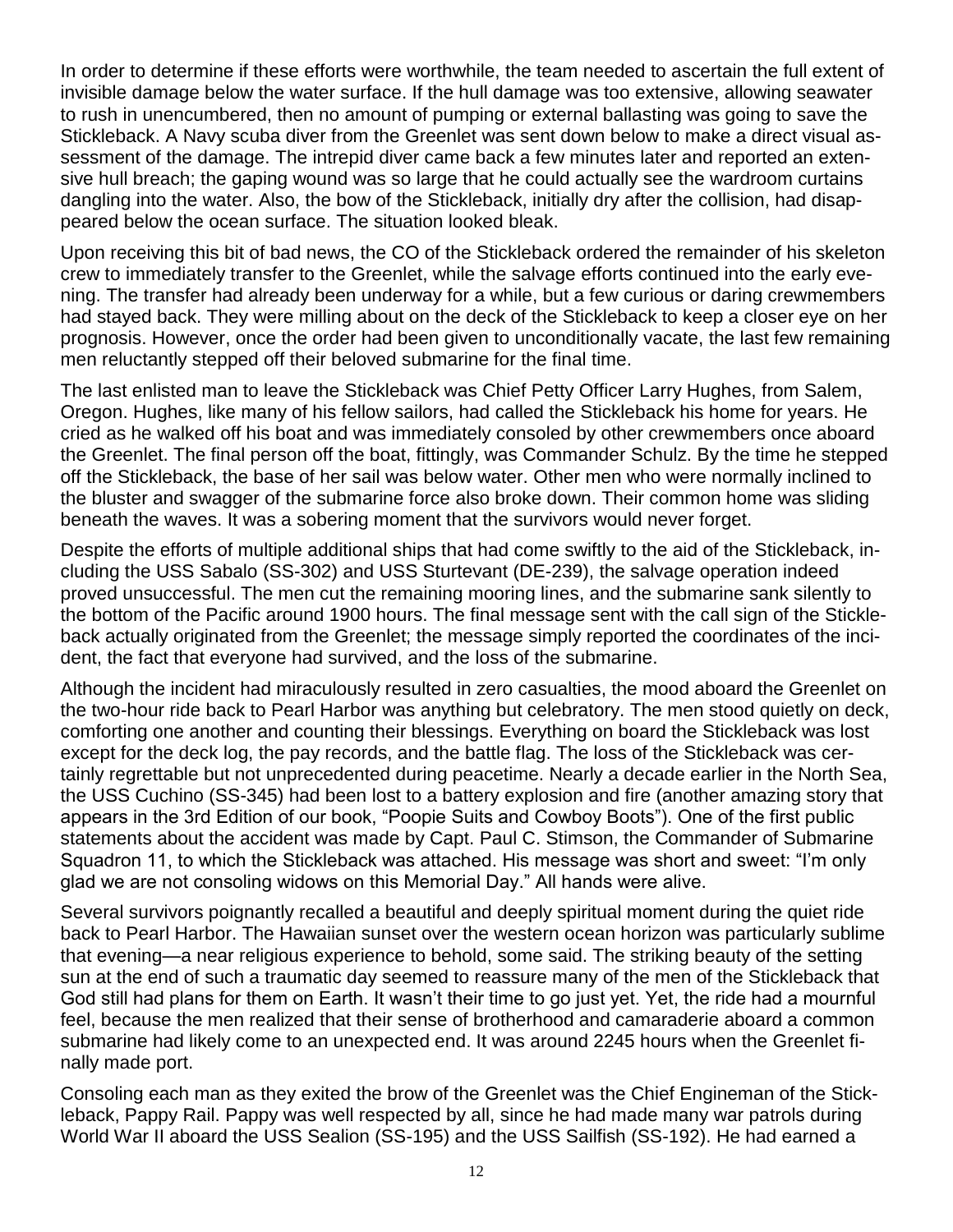Purple Heart during his time on the Sealion when he was injured during the Japanese bombardment at Cavite in the Philippines only three days after the attack at Pearl Harbor. Pappy hugged each man as they exited the pier and headed to the chapel for a brief service. The men finally hit the hay after midnight that day.

An official brief inquiry into the cause of the disaster was conducted, and the matter was expeditiously put to rest in June 1958. The First Class Electrician's Mate who had turned the rheostat the wrong way was not punished for his mistake, which was determined to be one of misunderstanding and not complacency. When the OOD had ordered up flank speed on the maneuvering bell, the other Electrician's Mate in Maneuvering said to "come off" the panel; he had determined that the ship's propulsion motors didn't have enough field current to switch to flank speed at that moment. (When switching to flank speed, the ship's batteries are converted from parallel to series wiring, and this change cannot successfully occur at insufficient amperage without tripping a breaker.) His simple phrase, "come off", had been misheard by his shipmate as "come on", and that error snowballed into the series of events that culminated in the demise of the Stickleback.

That singular miscommunication was a stark reminder how one seemingly inconsequential blunder can trigger a cascade of events resulting in the loss of an entire submarine. On a related note, that is also why submariners are trained to use the term "shut" not "close" in conjunction with valve position orders, because "close" may sound very similar to "blow" in an emergency situation.

As the 82 crewmen of the Stickleback had come to realize early on, they were no longer a team. Their submarine lay at the bottom of the Pacific, and their subsequent orders scattered them all to other Navy positions far and wide. The common experiences that they shared, culminating with the 1958 collision, stayed with each man for the duration of their careers. Many of the Stickleback survivors maintained close relationships well after their sea journeys had ended. The CO, Dutch Schulz, was cleared of any wrongdoing by the inquiry board, and he went on to become the skipper of the USS Catfish (SS-339). He died in 2006 at the age of 86 and was interred at the U.S. Naval Academy Cemetery.

The very real possibility of a dire emergency arising at any time during submarine operation explains the intensely rigorous training required for gaining qualification in submarines. The training process places particular emphasis on repetitive emergency drilling; every crewmember learns exactly what is expected of him or her in the case of a crisis. Those taking watch at any time on a submarine must know precisely what to do when things abruptly go wrong, in order to save the lives of themselves and their shipmates. "Zero mistakes" is the mantra of the Silent Service for this compelling reason.

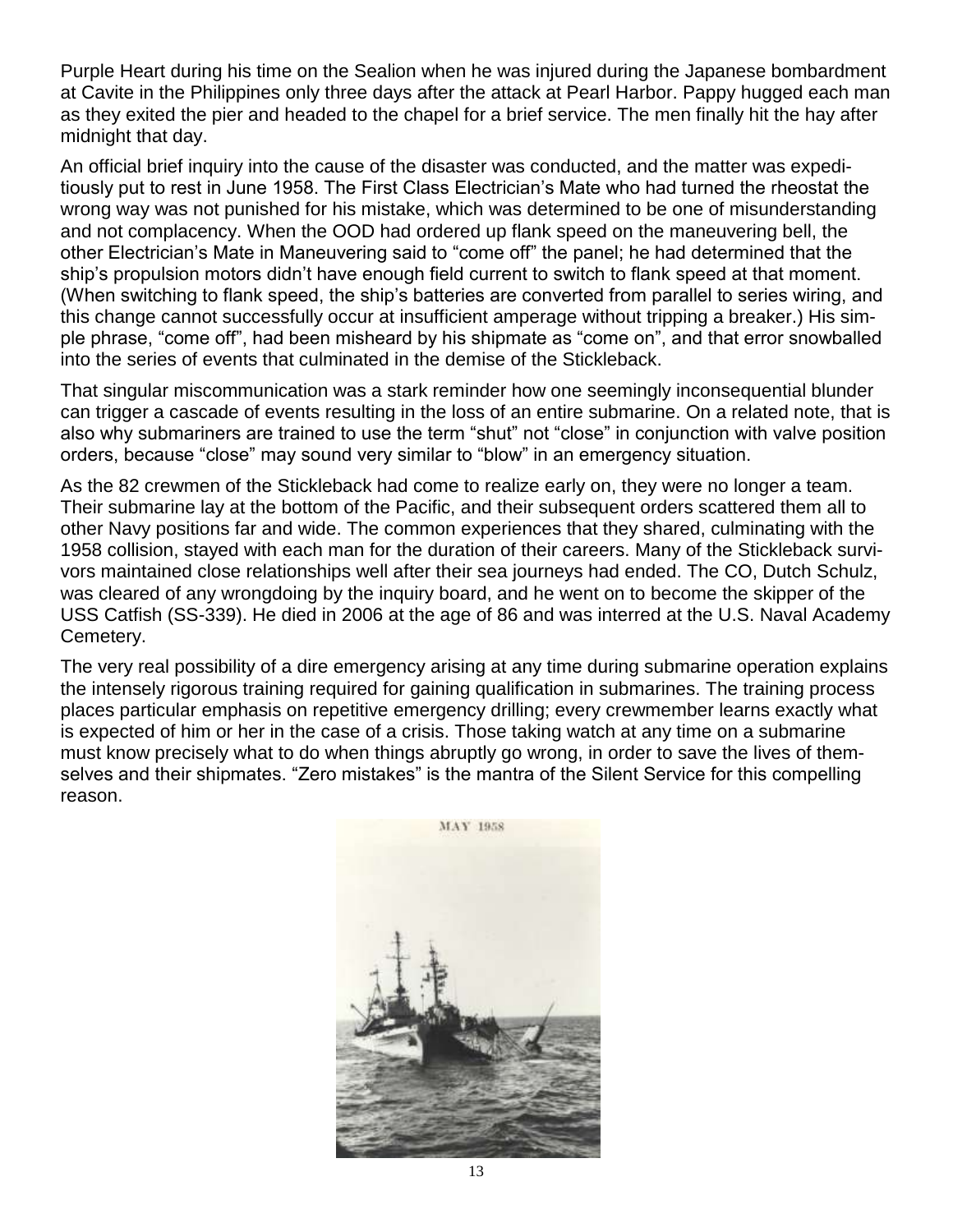# **United States Submarine Veterans, Inc., Charleston Base Minutes of Business Meeting 11 July 2019**

#### **Opening Ceremonies:**

The July 2019 Base Meeting was called to order by Base Commander Mike Ciesielko with a quorum of four officers and a total of 60 members present. The meeting started at 1900 with the sound of the diving alarm.

The Pledge of Allegiance was led by the Vice Commander Mike Tom Lawson and recited by the members in attendance. The Invocation and the Tolling of the Boats lost during the month of July was given by Base Chaplain Nick Nichols. Submarines lost during the month of July:

**USS S-28 (SS-133) July 4, 1944 – Training Exercise Lost with All Hands – 49 Souls**

**USS ROBALO (SS-273) July 26, 1944 – 3 RD war patrol Lost with 77 Men – 4 Died as**

**POWs – 81 Souls**

USS GRUNNION (SS-216) July 30, 1942 – 1<sup>ST</sup> war patrol Lost with All Hands – 70 Souls **THREE Boats and 200 Men Lost**

The USSVI Creed was read by Vice Commander Tom Lawson

Base Commander Mike Ciesielko welcomed members and guests to the meeting.

#### **Introductions of New Attendees:**

Two men were was present at the Base meeting for the first time:

- Donovan Powell EMC Qualified on USS Skipjack SSN585 MAR 1989 Also served aboard USS Simon Bolivar SSBN641G, USS Finback SSN670 and MTS635
- Bill Yaeger, Jr. ET1 Qualified on USS L. Mendel Rivers SSN686 OCT 1987 Also served aboard USS Simon Bolivar SSBN641G and MTS635

#### **Old Business:**

Charleston Base By-Laws Amendments – Carl Chinn

- Carl read and explained the Amendments for the second reading of each. The purpose and reasoning are also printed below for each amendment. Carl requested a motion to enact these amendments. Rick Wise made the motion with Ed Stank seconding. In order to maintain clarity, Base Commander Mike Ciesielko held two separate votes – one for each amendment. Both votes by the Base membership affirmed the amendments. The complete text of both are printed here:
- **Amendment to Charleston Base Bylaws, Article V Membership Purpose:** To do away with Article V, Section 2, Regular, Paragraph B.

"Anyone who is a regular member of the U.S. Submarine Veterans of World War II is eligible for Regular Membership in USSVI."

**Reasoning:** Submarine Veterans of World War II formally shut down in September 2012. Removing this paragraph from the Bylaws in no way changes our commitment to honor and cherish those brave men who have gone before us.

**Impact:** There is no financial impact on our organization. Remaining World War II submarine veterans are not affected in any way.

#### **Amendment to Charleston Base Bylaws, Article VII Officers**

Purpose: To amend Article VII, Section 2, Appointed, Paragraph A. *As written:*

The following Officers will be appointed by the Base Commander:

Chief of the Boat Public Affairs Scholarship Chaplain Storekeeper Historian Membership Veterans Affairs Webmaster Newsletter Editor/Publisher Holland Club

#### *Amend to read:*

The following Officers will be appointed by the Base Commander: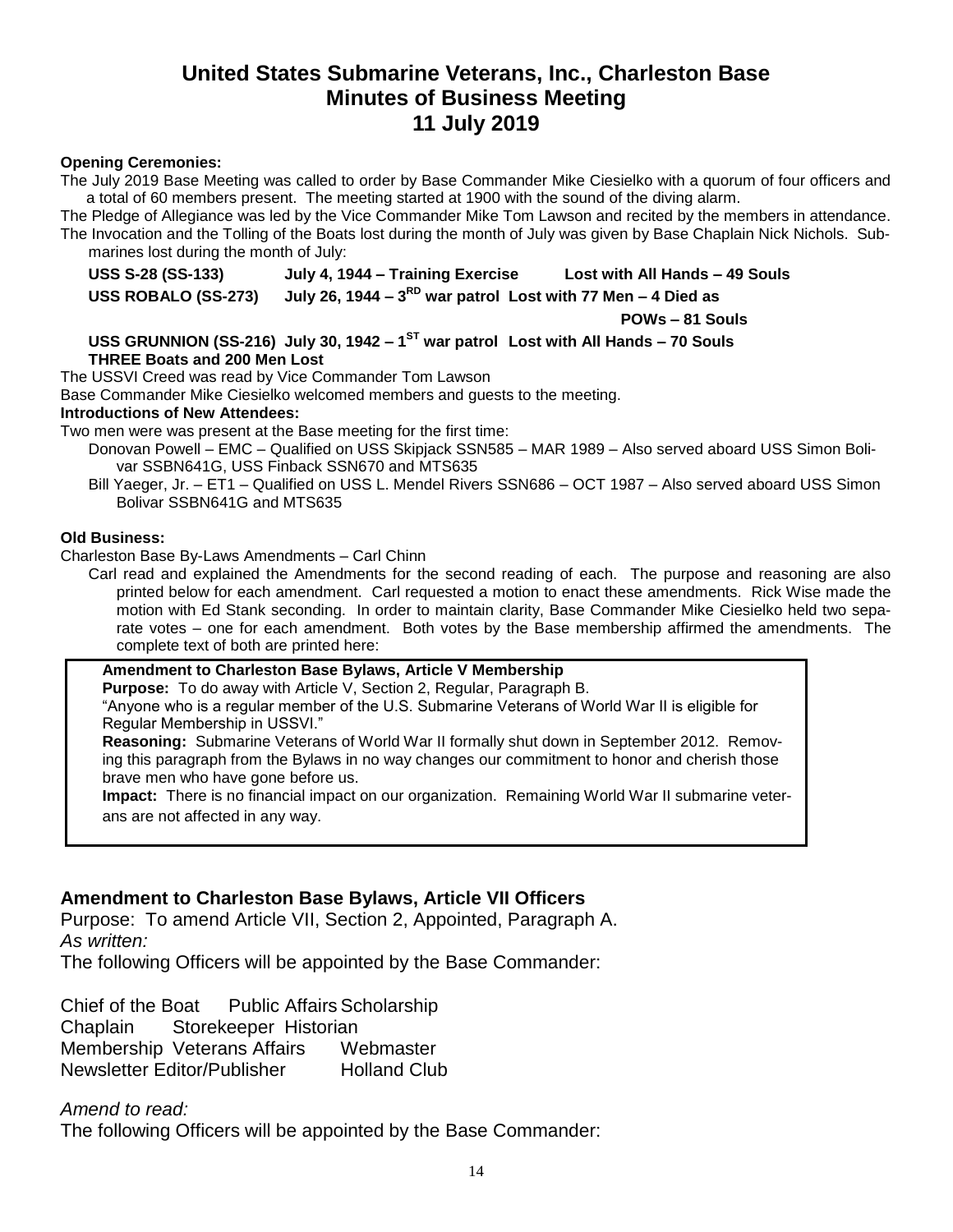| Chief of the Boat               | <b>Public Affairs</b>                  | Scholarship                 |
|---------------------------------|----------------------------------------|-----------------------------|
| Chaplain                        | Storekeeper                            | <b>Recreation Committee</b> |
| Membership                      | <b>Special Events Coordina-</b><br>tor | Webmaster                   |
| Newsletter Editor/<br>Publisher | <b>Holland Club</b>                    |                             |

Reasoning: The positions of Recreation Committee Chair and Special Events Coordinator are a regular part of Base operations. These positions have been appointed as Officers for several years and should be added. The positions of Historian and Veterans Affairs, although important, are informational in nature and not directly responsible for Base operations and should be regarded as committees vice officers.

Impact: There is no financial impact on our organization

### **New Business:**

### **None**

#### **Secretary – Gordon Long:**

The Minutes from the June Base meeting have been published in the Base Newsletter and promulgated on the Base website. There were no other additions or deletions to the June Base meeting minutes. The minutes were approved.

#### **Treasurer – Gordon Williams:**

The Treasurer's Report for June has been published and promulgated on the website. There were no additions or deletions. The report was approved.

#### **Chaplain – Nick Nichols:**

#### **Highlighted boat of the month:**

**S-28 (SS 133)** was lost on July 4, 1944 with the loss of 49 crew members. She was conducting training exercises off Hawaii with the US Coast Guard Cutter Reliance. After S-28 dove for a practice torpedo approach, Reliance lost contact. No distress signal or explosion was heard. Two days later, an oil slick was found near where S-28 had dove. The exact cause of her loss still remains a mystery.

There are several shipmates and family members who have given Nick information which they wish to be kept confidential at this time.

- **RM2(SS) Milton R. Berkey** departed on Eternal Patrol on July 1. Milt qualified in 1962 aboard Corsair SS/AGSS-435 and served on Cubera SS-347 and Lewis & Clark SSBN-644. He was a member of Palmetto Base. The service will be July 19 followed by internment at Fort Jackson with an escort by the American Legion Riders. Online condolence was sent.
- **Joseph B. McCracken** of Ridgeville departed on Eternal Patrol on July 1. He served in the submarine service. Not a USSVI member. Online condolence was sent.
- **LCDR(SS) Charles Decker, USN Ret**., 79, departed on Eternal Patrol May 20. Not a USSVI member. Online condolence was sent.
- **Doris Rash**, **Sonny's wife**, passed away peacefully on Monday night, July 8 at Trident Hospital. There will be a couple of Memorial services held, one at the church and another at the American Legion. Dates are pending and will be put out when known.
- **George Gallagher** let me know he had a botched back operation May 18 and had a heart attack during the operation, so he went to MUSC for a stent. Now the two herniated discs are really hurting. He was scheduled for another MRI on 7-5 to see if it can be corrected.
- **James Graham** and his son had a serious accident on June 28. A truck ran the red light and we hit him. He was able to turn the wheel to the right and we hit side to side. The vehicle was spun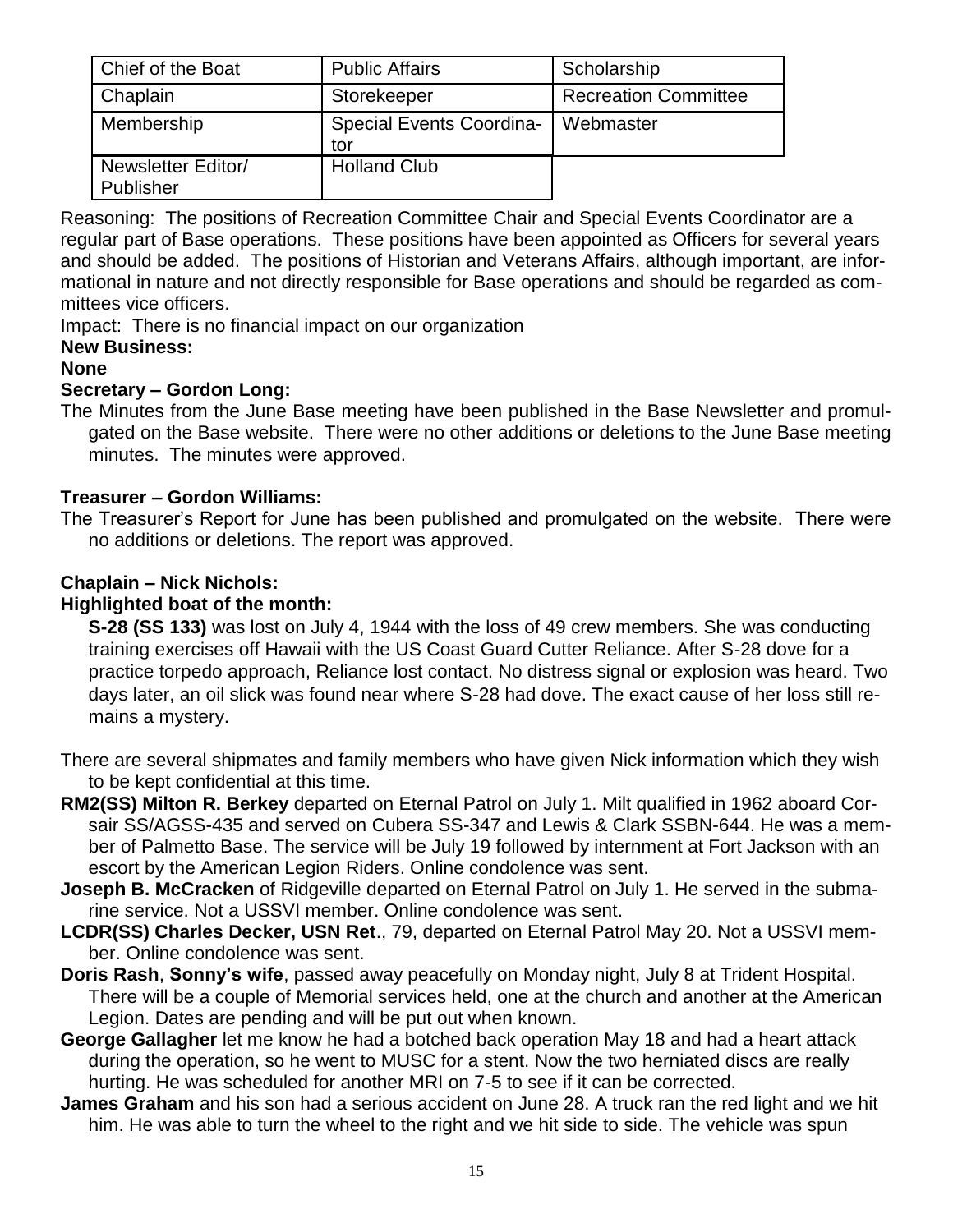around, flipped over and spun around more. James noticed fluid leak and, although they were upside down, he was able to get them both out of the vehicle. Injuries were seat belt bruises and glass fragments in both their bodies. They have a clean bill of health but are now having to handle the lawyers and the insurance in court. **Bob Snyder** is home with palliative care. He would like to talk to you so give him a call. His cell #: 843.412.2530. He has been able to show up at the After Battery. If there is anyone living in his area he would like to have a ride to the base meeting if possible.

**Soupy Campbell** is still healing at home. Home: 843.871.2524 Cell: 843.810.3805

**Ken Curtis** is still conducting his DAV sessions at the VA Clinic on Monday mornings even while he fights all of his health issues.

**Roy Robertson** is in NHC Rehabilitation Center in West Ashley (2230 Ashley Crossing Dr, Charleston, SC 29414). He's been there for 4 months now. Very hard to understand his speech.

**Gordon Smith's** cancer has returned. Nothing can be done at this point.

**Wanda Nelms** has been diagnosed with T-cell lymphoma and is going through chemo treatments. **Don Londergan** is moving to Cypress Place Assisted Living (on Midland Park Rd) on Saturday. **Jamie Feltner**, Roger Gibson's step-son, passed away on 20 June. His service was on 29 June.

We have been having very low attendance. Please check with your base shipmates to see if you can help them out with a ride to the meeting next month.

#### **Webmaster – Nick Nichols:**

Website is constantly updated.

Make use of the EVENTS page on the Charleston Base website. All events that are put out to the membership via email will be listed and updated on the events page.

There is a great blog site that you should all visit. **TheLeanSubmariner.com**

You may have noticed that you are now receiving only one email each month which contains the Treasurer's Report, the Newsletter and the past month Base minutes. If you're having problems getting this email please let me know.

#### **Submarine Veterans of WWII – George Sharf:**

We recognized Stacy Power here tonight.

#### **Social Media – Lewis Leal:**

If any member has anything that you would like posted onto the Base Facebook page, send Lou an email social@ussvicb.org.

#### **Kaps for Kids – Mike Emerson for Bill Kennedy**

The next Kaps for Kids visit will be at McLeod Hospital in Florence on Tuesday, August 13.

A visit to Shriner's Hospital in Greenville is scheduled for Monday, October 7. This trip will involve staying overnight. The group will be staying at Baymont Inn & Suites. Mike has the hotel information for those who want to make this trip. When you make your reservation, be sure to mention that you are going to the Shriner's Hospital. The information about this trip will be placed on the Base website.

#### **Membership – Mike Ciesielko for Larry Knutson**

The Base currently has 280 members.

#### **VA – Tom Lawson**

Effective June 24, the VA will no longer consider net worth to be a factor when it comes to eligibility for treatment from the VA. At this time, annual income is the measurement. Service-connected disability will reduce the requirement further.

#### **Scholarship – Carl Chinn**

The committee is starting the push for next year's scholarship presentations. As such, a new raffle is in progress. It is a package of items containing: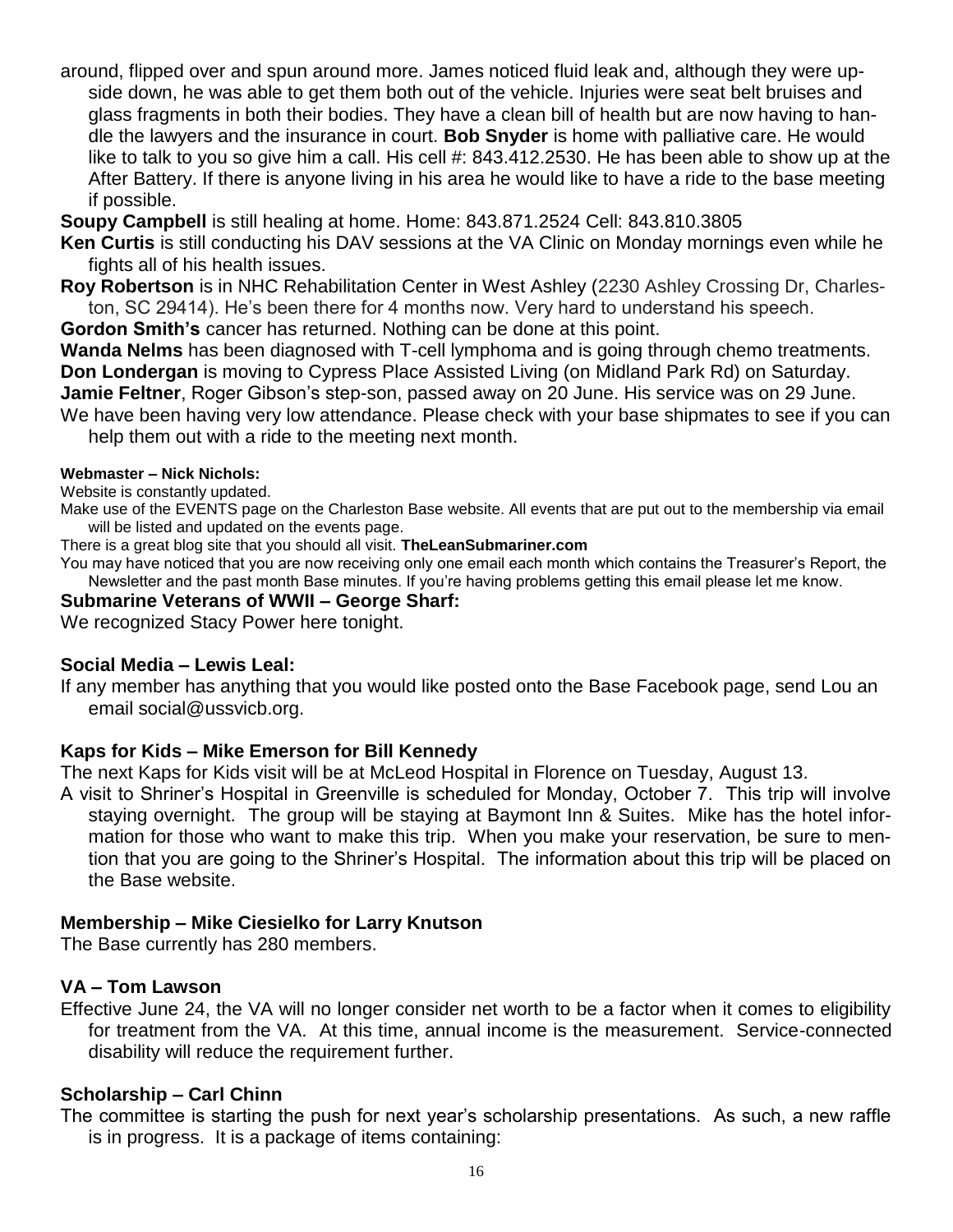A one-year gun range membership from ATP Gunshop An ATP polo style shirt.

An ATP baseball cap.

An 8 LED flashlight.

A container of tannerite explosive target powder.

Tickets for the raffle are \$1 or six for \$5. The drawing will be at the August Base meeting.

The committee has some other items, including some USS George Bancroft objects, which were donated by Jenny Viering available for purchase. The prices for these vary. Please see Carl or Marty.

**Special Events – Rick Sparger**

Not Present

#### **CRAMA – Butch Bryar**

Not Present

#### **NPS – Ray Sparks**

The next Nuclear Power School graduation will be on August 2.

#### **Fleet Reserve Association – Skip Chilton**

The FRA Mixed Bowling League will be starting in September. Marrington Lanes – 1900 on Wednesdays. For those interested, there will be a meeting at the FRA on August 28.

There will be a Barbeque on July 13 at the FRA put on by the Tin Can Sailors.

The FRA will be holding a yard sale on July 27.

#### **Public Affairs – Jerry Stout**

Nothing to Report

#### **Newsletter – Rick Wise**

Nothing to Report

#### **Recreation – Ed Stank**

From LCDR A.J. Wallace, he has developed an LDO/Warrant lapel pin. If interested, the cost is \$25 plus \$3 shipping. See Ed for more info.

Ed took a poll of who would be interested in attending the CITADEL/GA SOUTHERN football game on September 21. He will contact the Citadel about seating. The game will start at 1800.

#### **Storekeeper – Ken Hutchison**

The FRA also has a weekly drawing. Nothing to Report as Storekeeper.

#### **COB – Joe Lunn**

Joe would like to have the next Oyster Roast in March 2020 – this time to be held at the FRA – actual date TBD.

#### **Vice Commander – Tom Lawson**

The Chief Selectee Breakfast will be Wednesday, 28 August at 0600 at the Cracker Barrel in North Charleston. All SubVet Chiefs are invited to attend.

#### **Base Commander – Mike Ciesielko.**

Nothing to Report Thanked the Base Members for attending.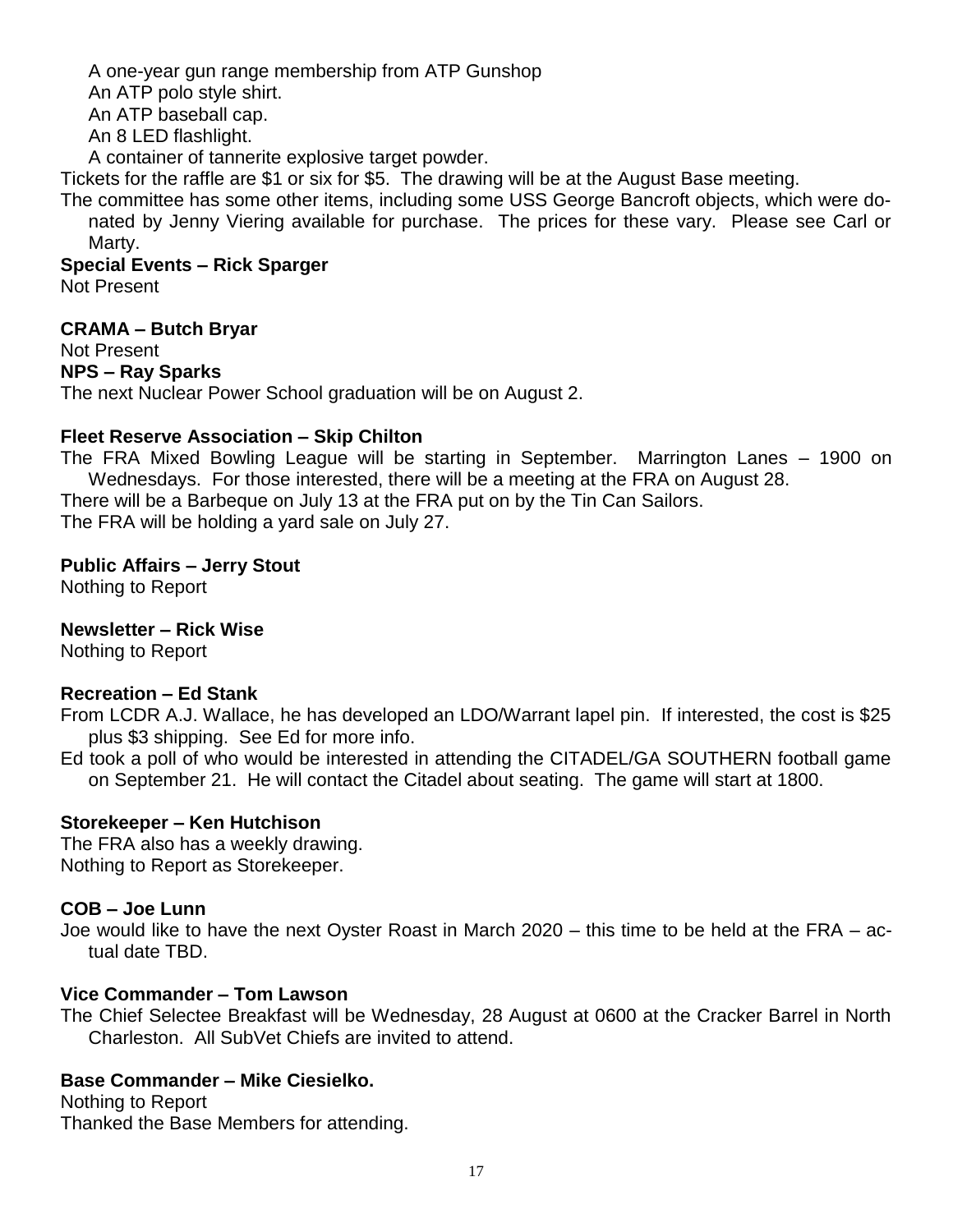#### **Good of the Order**

#### **After Battery** – **Ray Sparks**

The After Battery is open every Wednesday. They have two good cooks. The chow is great so come on out. Ray said that he works as a mess-crank.

#### **Gun Club – Mike Ciesielko**

Nothing to Report

#### **Nuclear Historian – Rick Carlson**

A Nuclear News Flash!!!

The era of the **41 For Freedom** is officially coming to an end. The **USS Daniel Webster** and the **USS Sam Rayburn** are going the way of the manual typewriter and the IBM Selectric. The Navy is replacing them with two "newer" boats – The **USS San Francisco** and the **USS La Jolla** (both, which are also older decom units.)

But now the rest of the story!

- The USS San Francisco, having just completed a shipyard overhaul and receicved a new reactor core job was on her first deployment and was steaming just off Guam – flank speed at 500 feet (I don't recall what the limits are to remain within the safe operating envelope). This was in January 2005. She hit an underwater mountain. She made it to the surface with propulsion. Her EMBT blow was ineffective since MBT 1, 2 and 3 being mangled, multiple personnel injured and one man dead. She limped into Guam staying on the surface using the Low Pressure Blower continuously for several days. Her main deck (Topside) was just barely out of the water; her sonar dome and bow were crushed. MBT1 and 2 were destroyed and MBT 3 was also damaged, but could hold some air. The torpedo tube and shutter door area were destroyed along with the sonar sphere.
- To make a long story short, the thought to decom the San Francisco was highly considered due to the extensive damage to the ship. The damage was to the entire forward part of the ship.
- At the same time, the USS Honolulu was getting ready for decom, due to the fact that she had not had an overhaul or core change and dollars were tight. The Honolulu was a one-of-a-kind off shoot with several experimental items onboard. She had split stern planes and split hydraulics to them and other mods throughout the boat. Many things were given consideration, but the final thought was to use the Honolulu as a donor boat and to cut off the entire bow of the San Francisco and replace it with the entire bow from the Honolulu. This first-of-a-kind option was chosen and both ships were taken to the shipyard and the removal of both forward sections and the installation of the Honolulu forward section was performed. According to the engineers, it was a nightmare.
- The Honolulu was officially decommissioned. The San Francisco returned to service and operated for several years until the San Fran-Lulu was decommissioned and removed from active operational service. She has been undergoing the transformation to a training MTS for the last three years.

So, you ask, "Why the San Francisco at NNPTC?"

Well, consider this: The Chief of Naval Operations is to retire 1 August 2019; who had been the head of Naval Reactors and also, the head of all submarines (COMSUBLANT) is the one who made this choice. His name is Admiral John Richardson.

His first at-sea command, he was Commanding Officer of ------------- USS HONOLULU!!! And NOW you know – the rest of the story!!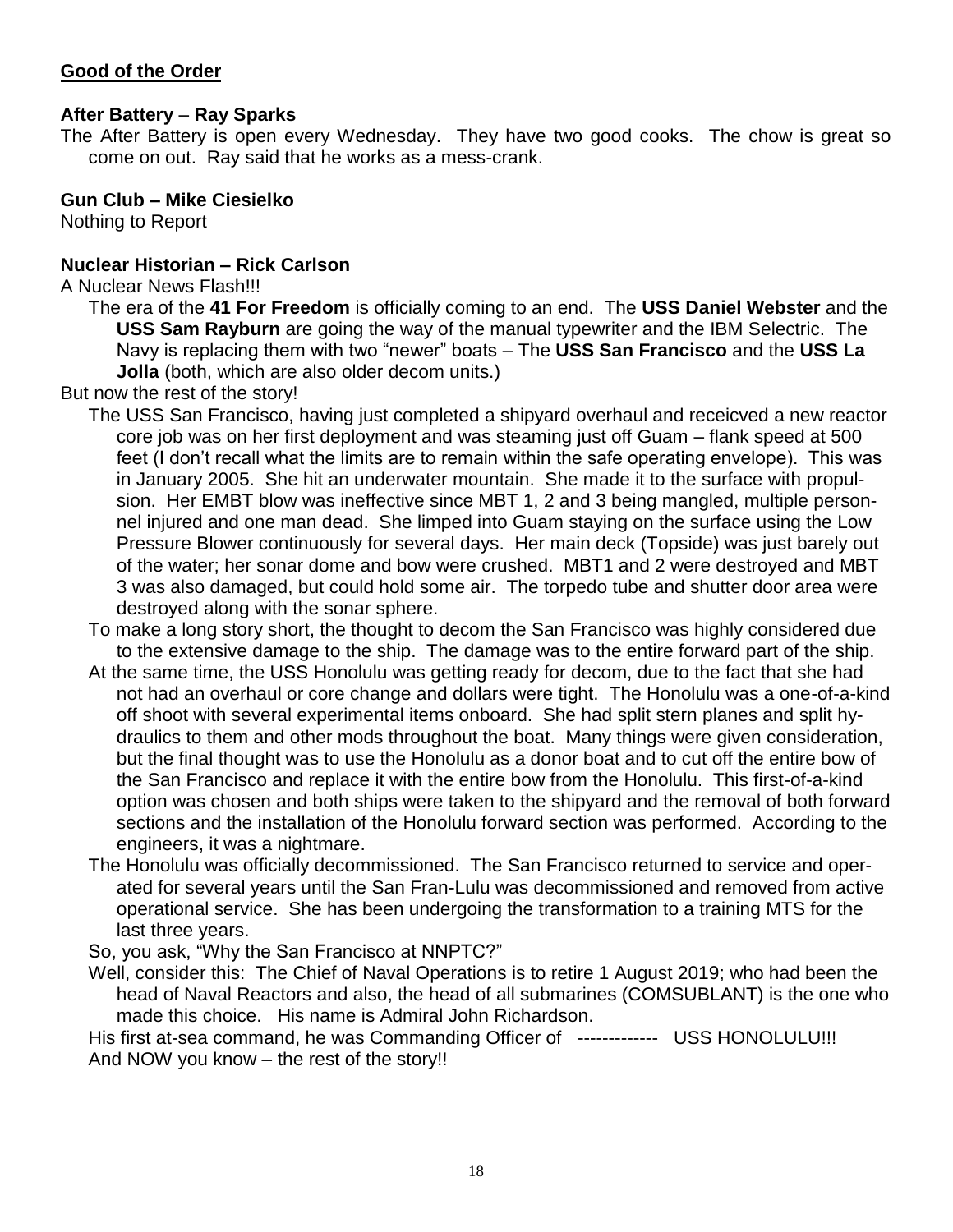A bit of military humor:

Olney, the smoothest talking Norwegian in the Minnesota National Guard got called up to Active Duty. Olney's first assignment was in the Military Induction Center. Because he was a good talker, they assigned him the duty of advising new recruits about government benefits – especially the G.I. Life Insurance to which they were entitled. The Officer In Charge soon noticed that Olney was getting a 99 percent sign-up rate for the more expensive supplemental form of G.I. insurance. This was remarkable, because it cost these low income recruits \$30 per month for the higher coverage compared to what the government was already providing at no charge. The officer decided to sit in the back of the room and observe Olney's sales pitch. Olney sat up in front of the latest group of inductees and said, 'If you have the normal G.I. insurance and you go to Afghanistan and get yourself killed, the government pays your beneficiaries \$20,000. If you take out the supplemental insurance, it costs you \$30 per month, then, the government pays your beneficiaries \$200,000."

"Now," Olney concluded, "Which bunch ya think they're gonna send to Afghanistan first?"

#### **Drawings & Auctions**

FRA Drawing – Steve Morris Depth Charge – Bill Narowski

#### **Closing Ceremony**

Nick Nichols led the group in a prayer of Benediction.

Base Commander Mike Ciesielko announced adjournment of the meeting followed by three blasts on the diving alarm.

The meeting was closed at 1956.

# **FOR SALE**

Charleston Base members who have items they wish to sell may send me the information for inclusion in the newsletter. Items will run for three issues or until I'm notified by the person submitting the ad that it is no longer needed.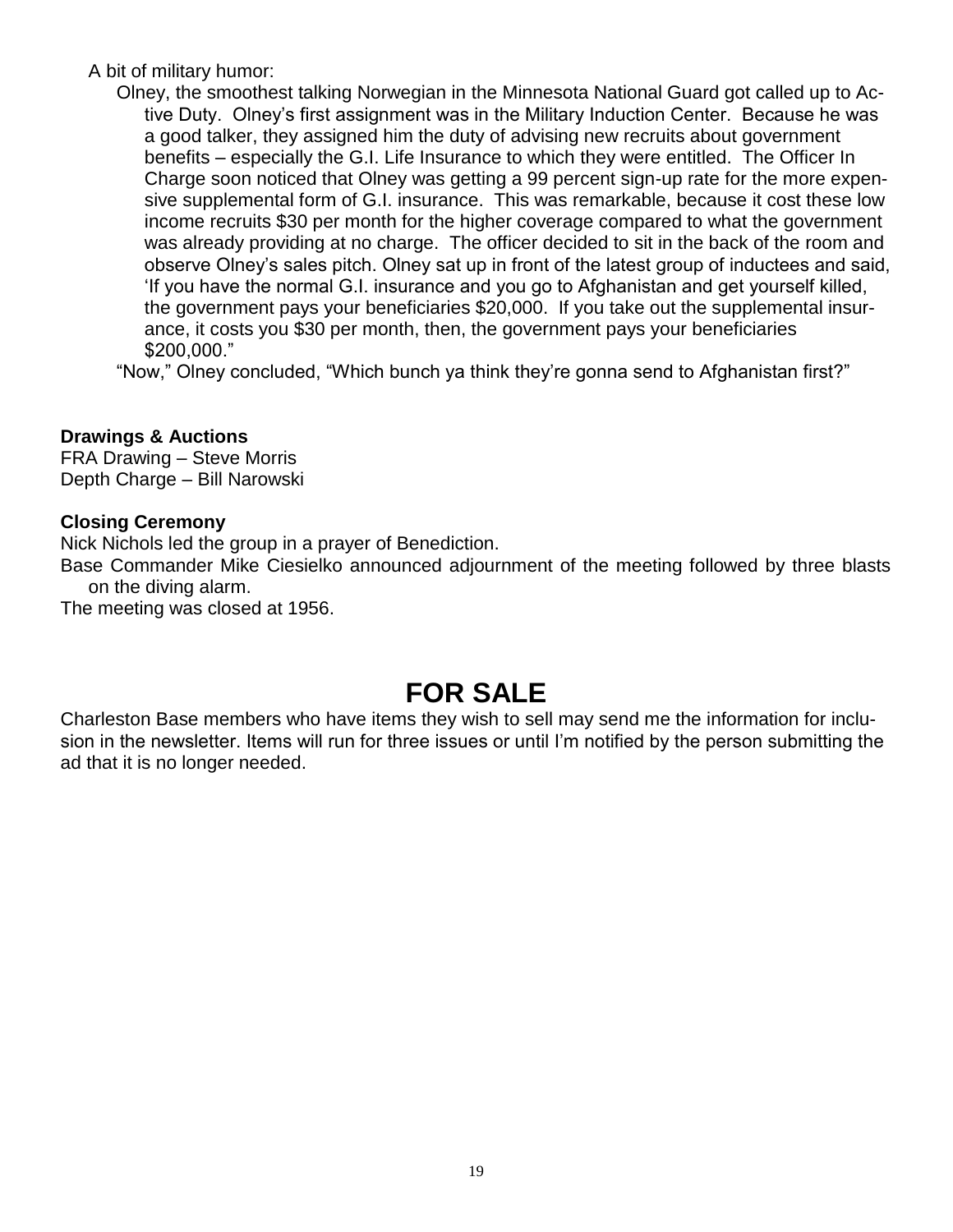



**MC SQUARED CABLES, LLC** MELISSA A. GORDON, CEO/OWNER **FDWOSB/EDVOSB/DAVOSB** 101 KILKENNY AVE. GOOSE CREEK, SC 29445 OFFICE: (843) 327-8967 FAX: (843) 569-1438

MC SQUARED Cables, LLC is an Economically Disadvantaged Woman/Veteran/Minority and Disabled Veteran-owned small business. We provide our customers with reliable cables that are physically and electrically appropriate for their applications, and conformant to the most demanding industrial requirements and military specifications. See [Flyer](http://www.ussvicb.org/business-discounts/MC%20SQUARED%20Business%20Description.pdf) at http://www.ussvicb.org/business-discounts/ MCSQUARED Business Description.pdf for more information